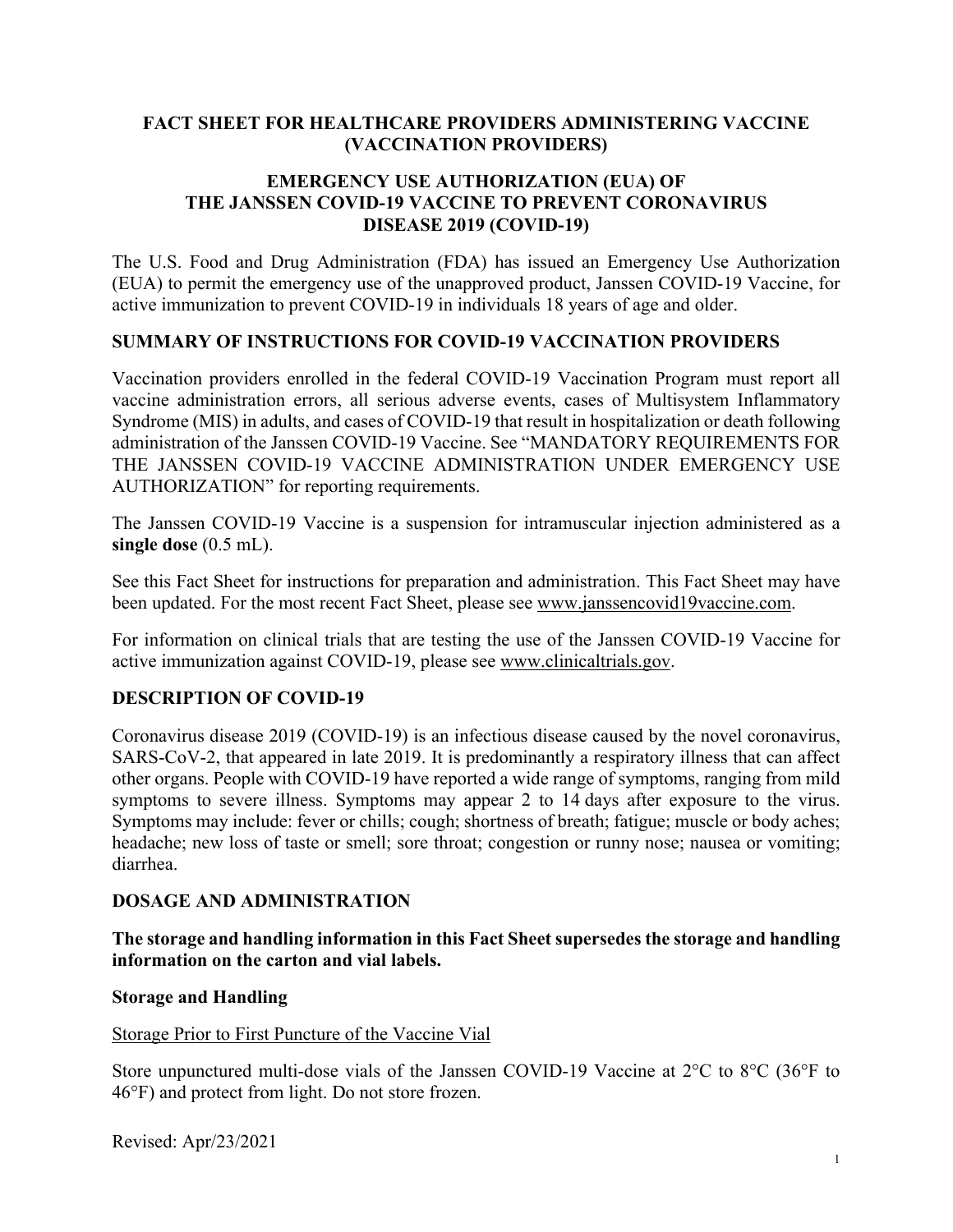Unpunctured vials of Janssen COVID-19 Vaccine may be stored between 9°C to 25°C (47°F to 77°F) for up to 12 hours.

The Janssen COVID-19 Vaccine is initially stored frozen by the manufacturer, then shipped at 2°C to 8°C (36°F to 46°F). If vaccine is still frozen upon receipt, thaw at 2°C to 8°C (36°F to 46°F). If needed immediately, thaw at room temperature (maximally 25°C/77°F). At room temperature (maximally 25°C/77°F), a carton of 10 vials will take approximately 2 hours to thaw, and an individual vial will take approximately 1 hour to thaw. Do not refreeze once thawed.

#### Storage After First Puncture of the Vaccine Vial

After the first dose has been withdrawn, hold the vial between  $2^{\circ}$  to  $8^{\circ}$ C (36° to 46°F) for up to 6 hours or at room temperature (maximally 25°C/77°F) for up to 2 hours. Discard the vial if vaccine is not used within these times.

#### **Dosing and Schedule**

The Janssen COVID-19 Vaccine is administered intramuscularly as a **single dose** (0.5 mL).

There are no data available on the use of the Janssen COVID-19 Vaccine to complete a vaccination series initiated with another COVID-19 Vaccine.

#### **Dose Preparation**

- The Janssen COVID-19 Vaccine is a colorless to slightly yellow, clear to very opalescent suspension. Visually inspect the Janssen COVID-19 Vaccine vials for particulate matter and discoloration prior to administration. If either of these conditions exists, do not administer the vaccine.
- Before withdrawing each dose of vaccine, carefully mix the contents of the multi-dose vial by swirling gently in an upright position for 10 seconds. **Do not shake**.
- Each dose is 0.5 mL. Each vial contains five doses. Do not pool excess vaccine from multiple vials.
- The Janssen COVID-19 Vaccine does not contain a preservative. Record the date and time of first use on the Janssen COVID-19 Vaccine vial label. After the first dose has been withdrawn, hold the vial between  $2^{\circ}$  to  $8^{\circ}$ C (36 $^{\circ}$  to 46 $^{\circ}$ F) for up to 6 hours or at room temperature (maximally 25°C/77°F) for up to 2 hours. Discard if vaccine is not used within these times.

#### **Administration**

Visually inspect each dose in the dosing syringe prior to administration. The Janssen COVID-19 Vaccine is a colorless to slightly yellow, clear to very opalescent suspension. During the visual inspection,

- verify the final dosing volume of 0.5 mL.
- confirm there are no particulates and that no discoloration is observed.
- do not administer if vaccine is discolored or contains particulate matter.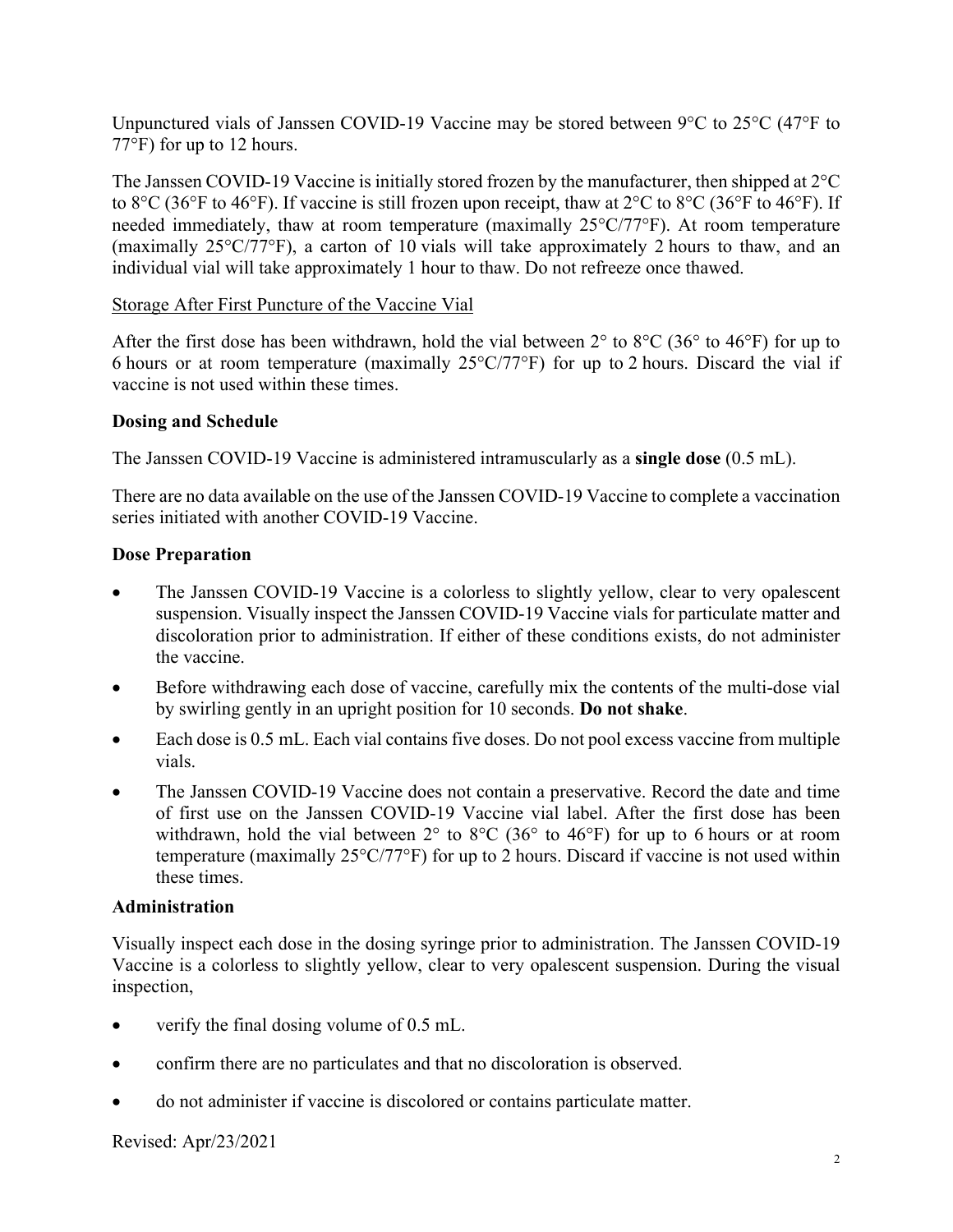Administer the Janssen COVID-19 Vaccine intramuscularly.

## **CONTRAINDICATION**

Do not administer the Janssen COVID-19 Vaccine to individuals with a known history of a severe allergic reaction (e.g., anaphylaxis) to any component of the Janssen COVID-19 Vaccine *(see Full EUA Prescribing Information)*.

## **WARNINGS**

#### Management of Acute Allergic Reactions

Appropriate medical treatment to manage immediate allergic reactions must be immediately available in the event an acute anaphylactic reaction occurs following administration of the Janssen COVID-19 Vaccine.

Monitor Janssen COVID-19 Vaccine recipients for the occurrence of immediate adverse reactions according to the Centers for Disease Control and Prevention guidelines [\(https://www.cdc.gov/vaccines/covid-19/clinical-considerations/managing-anaphylaxis.html\)](https://www.cdc.gov/vaccines/covid-19/clinical-considerations/managing-anaphylaxis.html).

#### Thrombosis with Thrombocytopenia

Reports of adverse events following use of the Janssen COVID-19 Vaccine under emergency use authorization suggest an increased risk of thrombosis involving the cerebral venous sinuses and other sites (including but not limited to the large blood vessels of the abdomen and the veins of the lower extremities) combined with thrombocytopenia and with onset of symptoms approximately one to two weeks after vaccination. Most cases of thrombosis with thrombocytopenia reported following the Janssen COVID-19 Vaccine have occurred in females ages 18 through 49 years; some have been fatal. The clinical course of these events shares features with autoimmune heparin-induced thrombocytopenia. In individuals with suspected thrombosis with thrombocytopenia following the Janssen COVID-19 Vaccine, the use of heparin may be harmful and alternative treatments may be needed. Consultation with hematology specialists is strongly recommended. The American Society of Hematology has published considerations relevant to the diagnosis and treatment of thrombosis with thrombocytopenia following the Janssen COVID-19 Vaccine (*[https://www.hematology.org/covid-19/vaccine-induced-immune](https://www.hematology.org/covid-19/vaccine-induced-immune-thrombotic-thrombocytopenia)[thrombotic-thrombocytopenia](https://www.hematology.org/covid-19/vaccine-induced-immune-thrombotic-thrombocytopenia)*). (*see Full EUA Prescribing Information*).

#### Altered Immunocompetence

Immunocompromised persons, including individuals receiving immunosuppressant therapy, may have a diminished immune response to the Janssen COVID-19 Vaccine.

#### Limitations of Vaccine Effectiveness

The Janssen COVID-19 Vaccine may not protect all vaccinated individuals.

#### **ADVERSE REACTIONS**

Adverse reactions reported in a clinical trial following administration of the Janssen COVID-19 Vaccine include injection site pain, headache, fatigue, myalgia, nausea, fever, injection site erythema and injection site swelling. In clinical studies, severe allergic reactions, including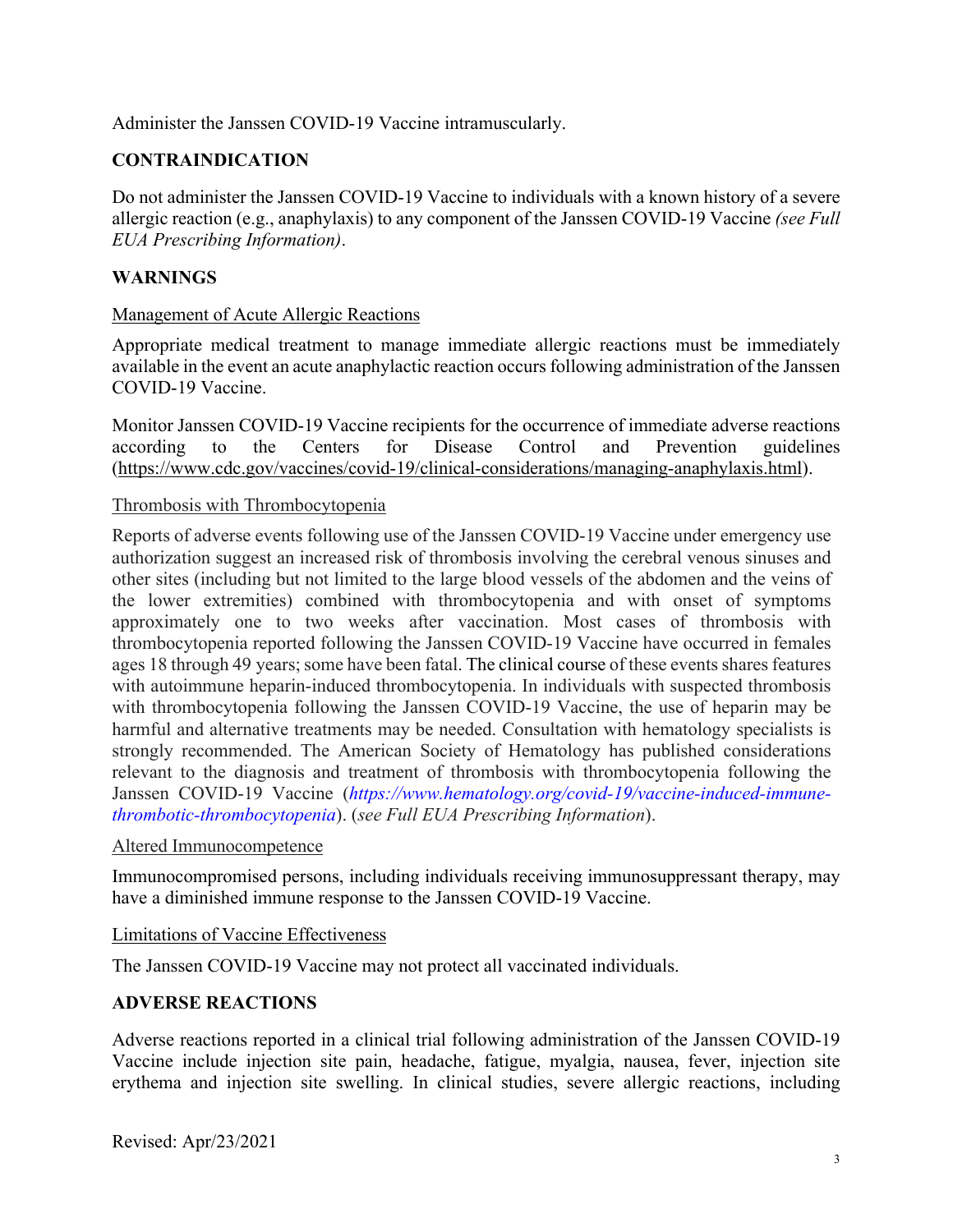anaphylaxis, have been reported following the administration of the Janssen COVID-19 Vaccine *(see Full EUA Prescribing Information)*.

Additional adverse reactions, some of which may be serious, may become apparent with more widespread use of the Janssen COVID-19 Vaccine.

## **USE WITH OTHER VACCINES**

There is no information on the co-administration of the Janssen COVID-19 Vaccine with other vaccines.

## **INFORMATION TO PROVIDE TO VACCINE RECIPIENTS/CAREGIVERS**

As the vaccination provider, you must communicate to the recipient or their caregiver, information consistent with the "Fact Sheet for Recipients and Caregivers" (and provide a copy or direct the individual to the website [www.janssencovid19vaccine.com](http://www.janssencovid19vaccine.com/) to obtain the Fact Sheet) prior to the individual receiving the Janssen COVID-19 Vaccine, including:

- FDA has authorized the emergency use of the Janssen COVID-19 Vaccine, which is not an FDA approved vaccine.
- The recipient or their caregiver has the option to accept or refuse the Janssen COVID-19 Vaccine.
- The significant known and potential risks and benefits of the Janssen COVID-19 Vaccine, and the extent to which such risks and benefits are unknown.
- Information about available alternative vaccines and the risks and benefits of those alternatives.

For information on clinical trials that are testing the use of the Janssen COVID-19 Vaccine to prevent COVID-19, please see [www.clinicaltrials.gov.](http://www.clinicaltrials.gov/)

Provide a vaccination card to the recipient or their caregiver with the name of the vaccine ("Janssen COVID-19 Vaccine") and date of administration to document vaccination.

Provide the v-safe information sheet to vaccine recipients/caregivers and encourage vaccine recipients to participate in v-safe. V-safe is a new voluntary smartphone-based tool that uses text messaging and web surveys to check in with people who have been vaccinated to identify potential side effects after COVID-19 vaccination. V-safe asks questions that help CDC monitor the safety of COVID-19 vaccines. V-safe also provides live telephone follow-up by CDC if participants report a significant health impact following COVID-19 vaccination. For more information, visit: www.cdc.gov/vsafe.

## **MANDATORY REQUIREMENTS FOR JANSSEN COVID-19 VACCINE ADMINISTRATION UNDER EMERGENCY USE AUTHORIZATION**

In order to mitigate the risks of using this unapproved product under EUA and to optimize the potential benefit of the Janssen COVID-19 Vaccine, the following items are required. Use of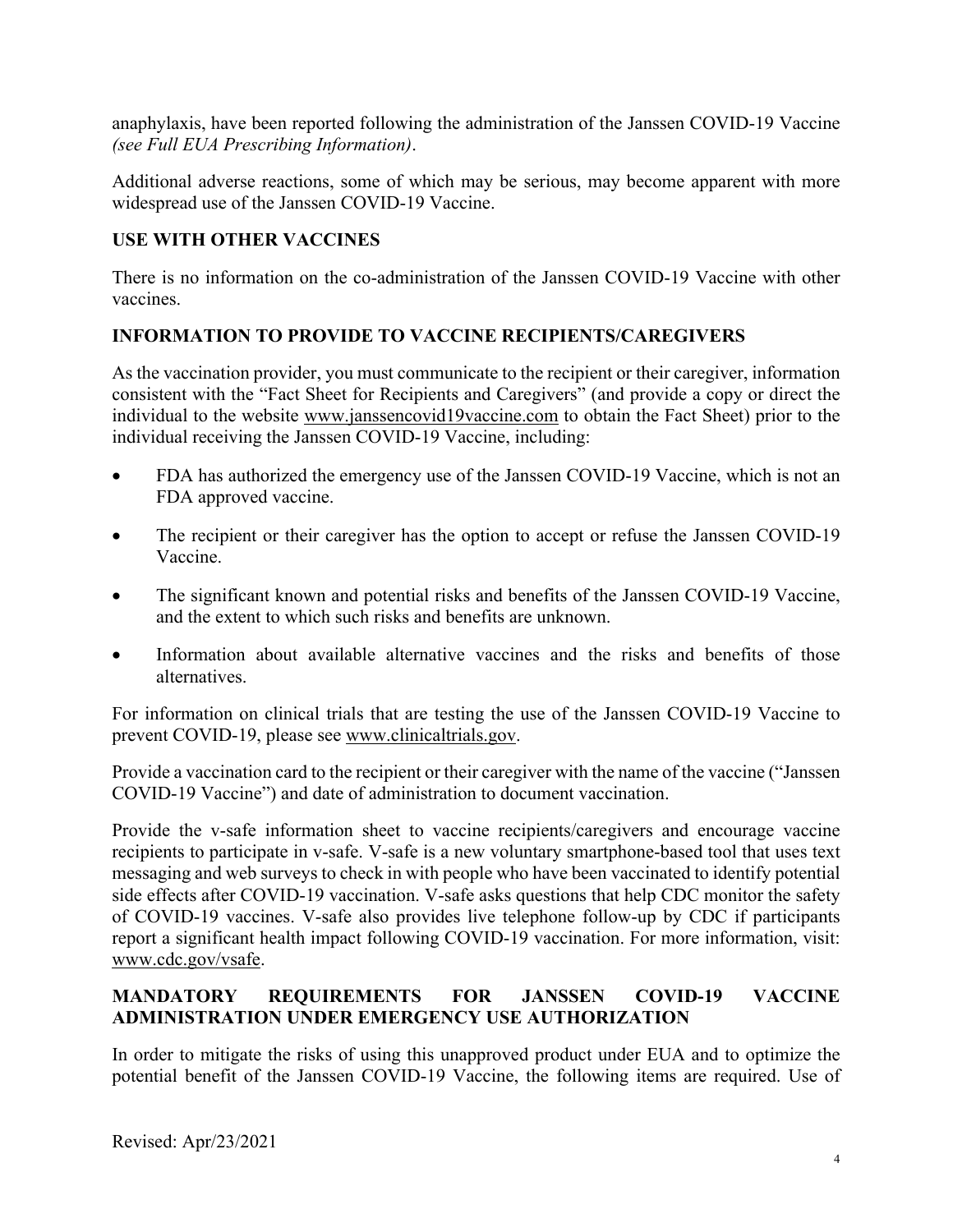unapproved Janssen COVID-19 Vaccine for active immunization to prevent COVID-19 under this EUA is limited to the following (all requirements must be met):

- 1. The Janssen COVID-19 Vaccine is authorized for use in individuals 18 years of age and older.
- 2. The vaccination provider must communicate to the individual receiving the Janssen COVID-19 Vaccine or their caregiver, information consistent with the "Fact Sheet for Recipients and Caregivers" prior to the individual receiving the Janssen COVID-19 Vaccine.
- 3. The vaccination provider must include vaccination information in the state/local jurisdiction's Immunization Information System (IIS) or other designated system.
- 4. The vaccination provider is responsible for mandatory reporting of the following to the Vaccine Adverse Event Reporting System (VAERS):
	- vaccine administration errors whether or not associated with an adverse event,
	- serious adverse events<sup>\*</sup> (irrespective of attribution to vaccination),
	- cases of Multisystem Inflammatory Syndrome (MIS) in adults, and
	- cases of COVID-19 that result in hospitalization or death.

Complete and submit reports to VAERS online at [https://vaers.hhs.gov/reportevent.html.](https://vaers.hhs.gov/reportevent.html) For further assistance with reporting to VAERS, call 1-800-822-7967. The reports should include the words "Janssen COVID-19 Vaccine EUA" in the description section of the report.

- 5. The vaccination provider is responsible for responding to FDA requests for information about vaccine administration errors, adverse events, cases of MIS in adults, and cases of COVID-19 that result in hospitalization or death following administration of the Janssen COVID-19 Vaccine to recipients.
	- \* Serious adverse events are defined as:
		- Death;
		- A life-threatening adverse event;
		- Inpatient hospitalization or prolongation of existing hospitalization;
		- A persistent or significant incapacity or substantial disruption of the ability to conduct normal life functions;
		- A congenital anomaly/birth defect;
		- An important medical event that based on appropriate medical judgement may jeopardize the individual and may require medical or surgical intervention to prevent one of the outcomes listed above.

## **OTHER ADVERSE EVENT REPORTING TO VAERS AND JANSSEN BIOTECH, INC.**

Vaccination providers may report to VAERS other adverse events that are not required to be reported using the contact information above.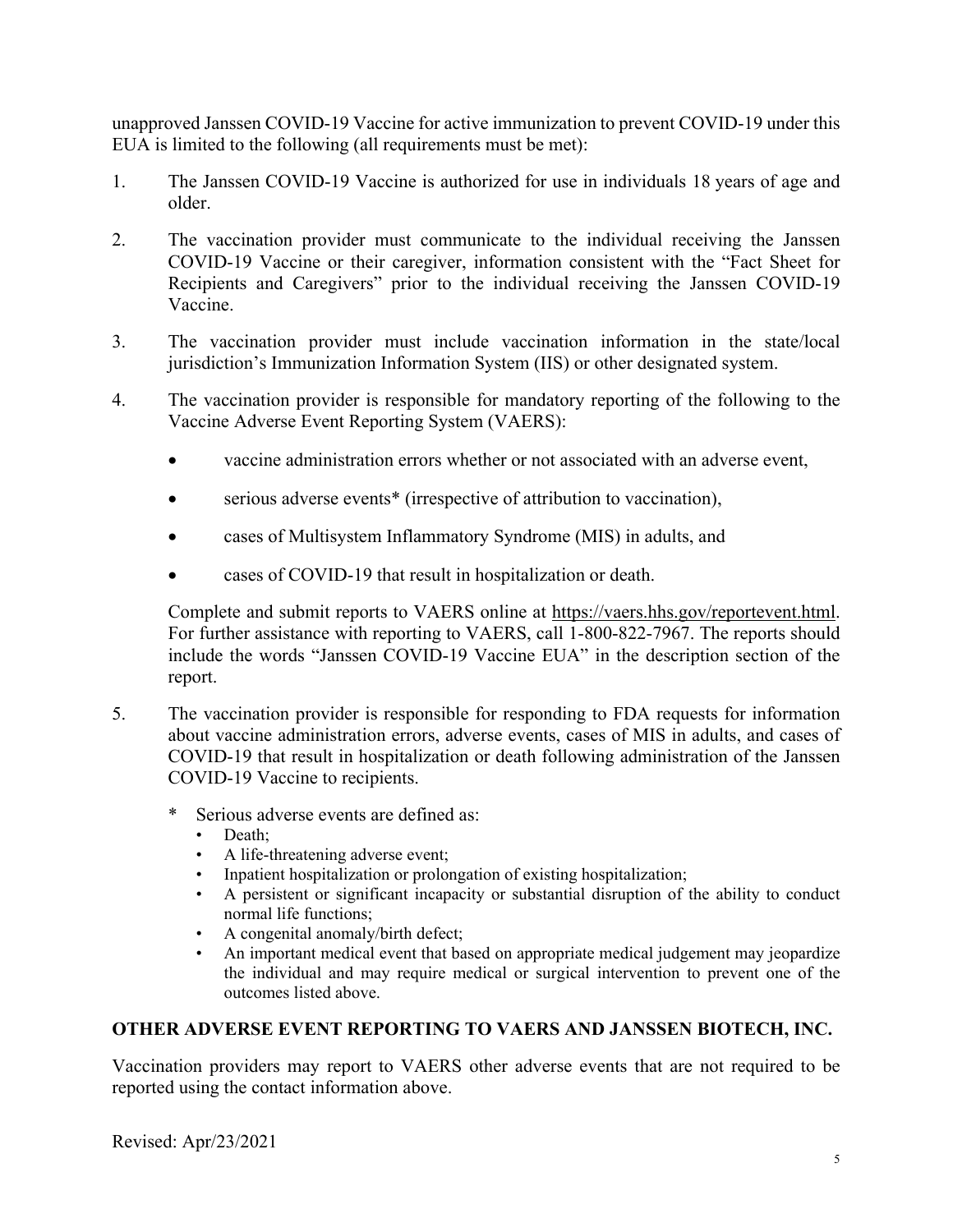To the extent feasible, report adverse events to Janssen Biotech, Inc. using the contact information below or by providing a copy of the VAERS form to Janssen Biotech, Inc:

| e-mail                  | <b>Fax number</b> | <b>Telephone numbers</b>                                |
|-------------------------|-------------------|---------------------------------------------------------|
| JNJvacineAE@its.ini.com | 215-293-9955      | US Toll Free: 1-800-565-4008<br>US Toll: (908) 455-9922 |

#### **ADDITIONAL INFORMATION**

For general questions or to access the most recent Janssen COVID-19 Vaccine Fact Sheets, scan the QR code using your device, visit [www.janssencovid19vaccine.com](http://www.janssencovid19vaccine.com/) or call the telephone numbers provided below.

| QR Code | <b>Fact Sheets Website</b>     | <b>Telephone numbers</b>                                |
|---------|--------------------------------|---------------------------------------------------------|
|         | www.janssencovid19vaccine.com. | US Toll Free: 1-800-565-4008<br>US Toll: 1-908-455-9922 |

## **AVAILABLE ALTERNATIVES**

There is no approved alternative vaccine to prevent COVID-19. There may be clinical trials or availability under EUA of other COVID-19 vaccines.

## **FEDERAL COVID-19 VACCINATION PROGRAM**

This vaccine is being made available for emergency use exclusively through the CDC COVID-19 Vaccination Program (the Vaccination Program). Healthcare providers must enroll as providers in the Vaccination Program and comply with the provider requirements. Vaccination providers may not charge any fee for the vaccine and may not charge the vaccine recipient any out-of-pocket charge for administration. However, vaccination providers may seek appropriate reimbursement from a program or plan that covers COVID-19 vaccine administration fees for the vaccine recipient (private insurance, Medicare, Medicaid, HRSA COVID-19 Uninsured Program for non-insured recipients). For information regarding provider requirements and enrollment in the CDC COVID-19 Vaccination Program, see *<https://www.cdc.gov/vaccines/covid-19/provider-enrollment.html>*.

Individuals becoming aware of any potential violations of the CDC COVID-19 Vaccination Program requirements are encouraged to report them to the Office of the Inspector General, U.S. Department of Health and Human Services, at 1-800-HHS-TIPS or TIPS.HHS.GOV.

## **AUTHORITY FOR ISSUANCE OF THE EUA**

The Secretary of the Department of Health and Human Services (HHS) declared a public health emergency that justifies the emergency use of drugs and biological products during the COVID-19 pandemic. In response, FDA has issued an EUA for the unapproved product, Janssen COVID-19 Vaccine, for active immunization to prevent COVID-19 in individuals 18 years of age and older.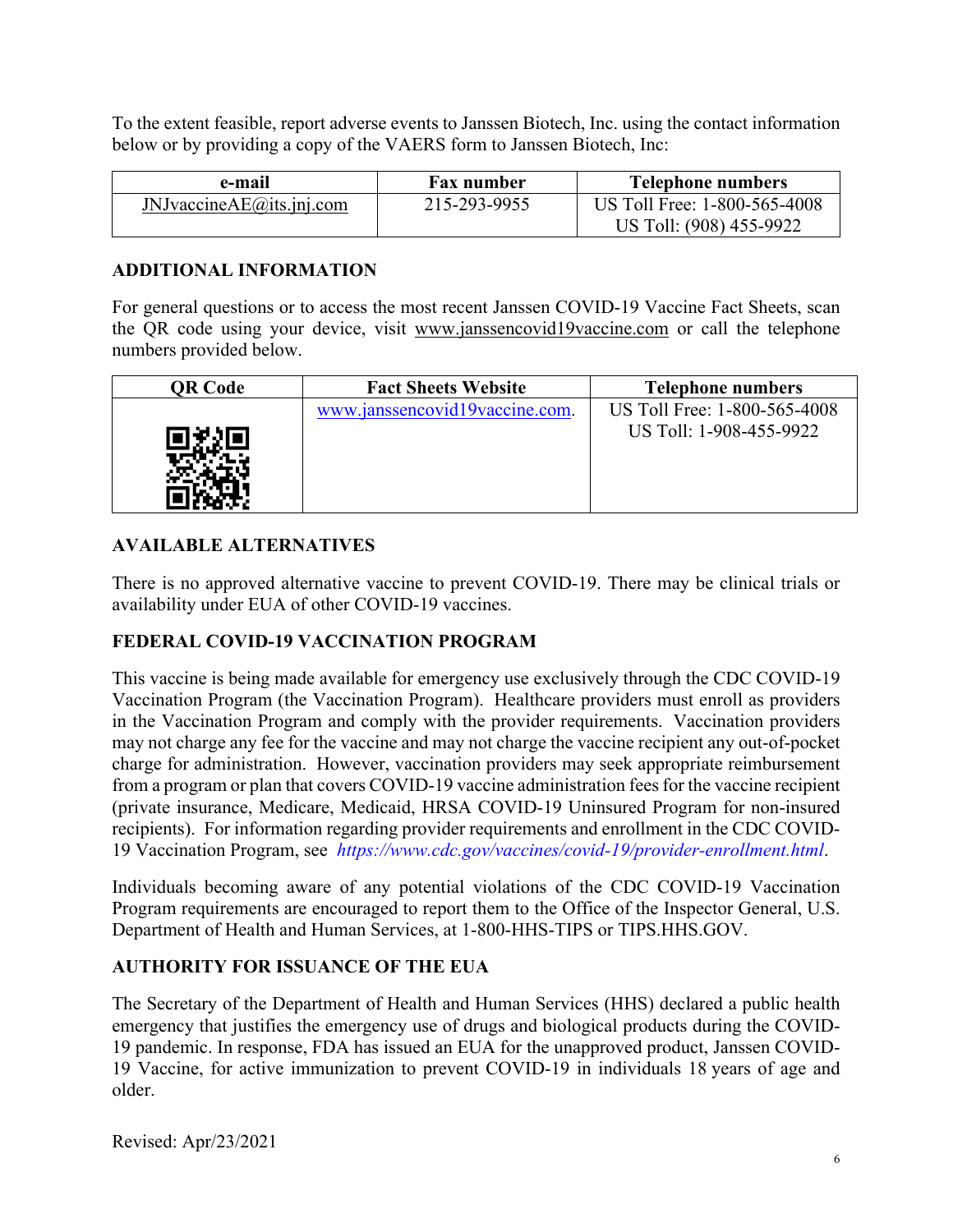FDA issued this EUA, based on Janssen Biotech, Inc.'s request and submitted data.

Although limited scientific information is available, based on the totality of the scientific evidence available to date, it is reasonable to believe that the Janssen COVID-19 Vaccine may be effective for the prevention of COVID-19 in individuals as specified in the Full EUA Prescribing Information.

This EUA for the Janssen COVID-19 Vaccine will end when the Secretary of HHS determines that the circumstances justifying the EUA no longer exist or when there is a change in the approval status of the product such that an EUA is no longer needed.

For additional information about Emergency Use Authorization visit FDA at: [https://www.fda.gov/emergency-preparedness-and-response/mcm-legal-regulatory-and-policy](https://www.fda.gov/emergency-preparedness-and-response/mcm-legal-regulatory-and-policy-framework/emergency-use-authorization)[framework/emergency-use-authorization.](https://www.fda.gov/emergency-preparedness-and-response/mcm-legal-regulatory-and-policy-framework/emergency-use-authorization)

## **THE COUNTERMEASURES INJURY COMPENSATION PROGRAM**

The Countermeasures Injury Compensation Program (CICP) is a federal program that has been created to help pay for related costs of medical care and other specific expenses to compensate people injured after use of certain medical countermeasures. Medical countermeasures are specific vaccines, medications, devices, or other items used to prevent, diagnose, or treat the public during a public health emergency or a security threat. For more information about CICP, visit [www.hrsa.gov/cicp,](http://www.hrsa.gov/cicp) email [cicp@hrsa.gov,](mailto:cicp@hrsa.gov) or call: 1-855-266-2427.

Manufactured by: Janssen Biotech, Inc. a Janssen Pharmaceutical Company of Johnson & Johnson Horsham, PA 19044, USA

JANSSEN Sur l'Annuaceurical COMPANIES OF

© 2021 Janssen Pharmaceutical Companies

END SHORT VERSION FACT SHEET Long Version (Full EUA Prescribing Information) Begins On Next Page

Revised: Apr/23/2021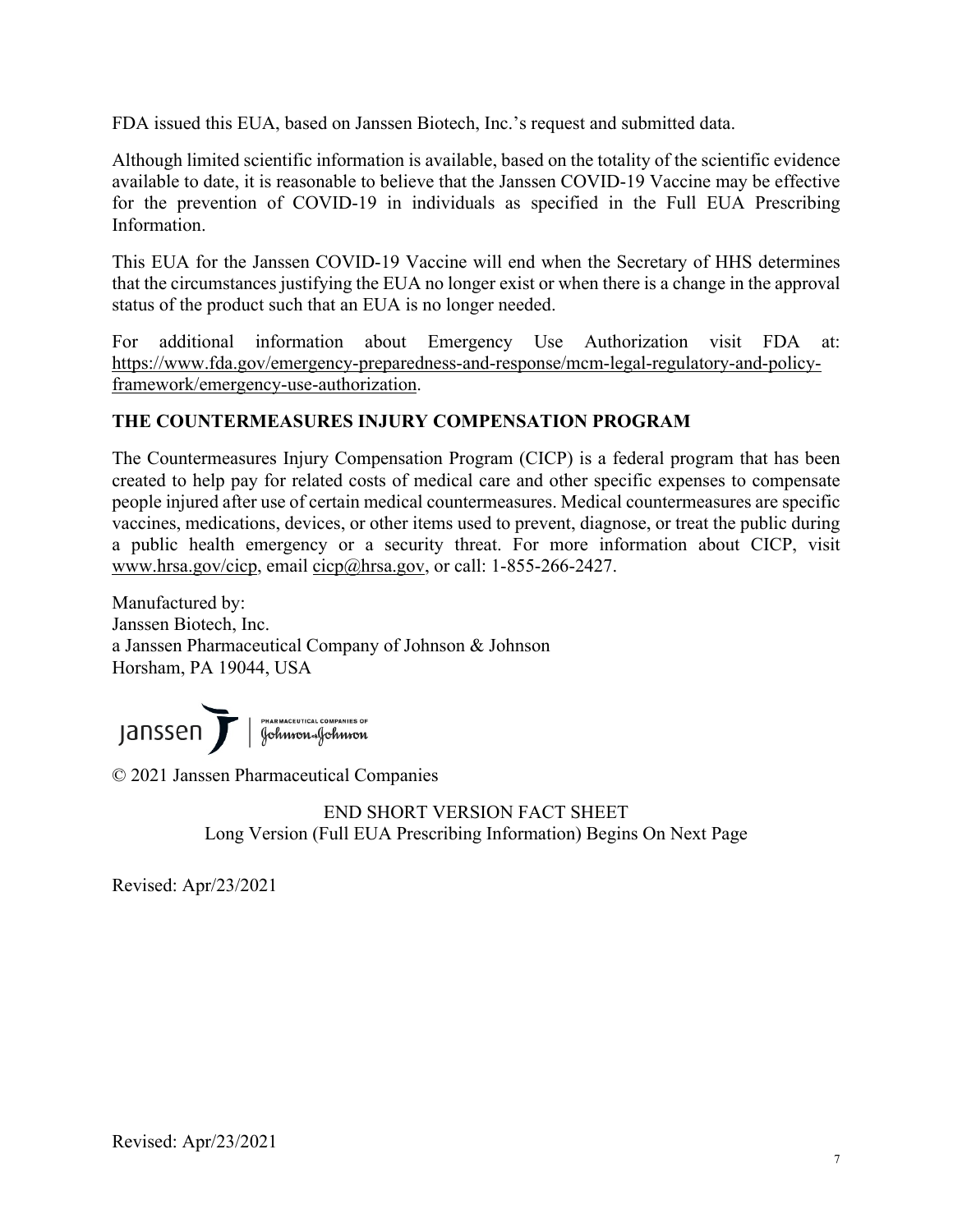## **FULL EMERGENCY USE AUTHORIZATION (EUA) PRESCRIBING INFORMATION JANSSEN COVID-19 VACCINE**

#### **FULL EMERGENCY USE AUTHORIZATION (EUA) PRESCRIBING INFORMATION: CONTENTS\***

# **1 [AUTHORIZED USE](#page-8-0)**

- **2 [DOSAGE AND ADMINISTRATION](#page-8-1)**
- 2.1 [Preparation for Administration](#page-8-2)<br>2.2 Administration
- [Administration](#page-8-3)
- 2.3 [Dosing and Schedule](#page-8-4)
- **3 [DOSAGE FORMS AND STRENGTHS](#page-9-0)**
- **4 [CONTRAINDICATIONS](#page-9-1)**
- **5 [WARNINGS AND PRECAUTIONS](#page-9-2)**
	- 5.1 [Management of Acute Allergic Reactions](#page-9-3)<br>5.2 Thrombosis with Thrombocytopenia
	- 5.2 [Thrombosis with Thrombocytopenia](#page-9-4)<br>5.3 Altered Immunocompetence
	- 5.3 [Altered Immunocompetence](#page-10-0)
- 5.4 [Limitations of Vaccine Effectiveness](#page-10-1)
- **6.1 Clinical Trials Experience**
- [Clinical Trials Experience](#page-10-3)
- 6.2 [Post Authorization Experience](#page-14-0)
- **8 [REQUIREMENTS AND INSTRUCTIONS FOR](#page-14-1)  [REPORTING ADVERSE EVENTS AND VACCINE](#page-14-1)  [ADMINISTRATION ERRORS](#page-14-1)**
- **10 [DRUG INTERACTIONS](#page-16-0)**
- **11 [USE IN SPECIFIC POPULATIONS](#page-16-1)**
	- 11.1 [Pregnancy](#page-16-2)
	- 11.2 [Lactation](#page-17-0)<br>11.3 Pediatric l
	- [Pediatric Use](#page-17-1)
	- 11.4 [Geriatric Use](#page-17-2)
- **13 [DESCRIPTION](#page-17-3)**
- **14 [CLINICAL PHARMACOLOGY](#page-18-0)**
- 14.1 [Mechanism of Action](#page-18-1)
- **18 [CLINICAL TRIAL RESULTS AND SUPPORTING](#page-18-2)  [DATA FOR EUA](#page-18-2)**
- **19 [HOW SUPPLIED/STORAGE AND HANDLING](#page-22-0)**
- **20 [PATIENT COUNSELING INFORMATION](#page-23-0)**
- **21 [CONTACT INFORMATION](#page-23-1)**

\*Sections or subsections omitted from the full prescribing information are not listed.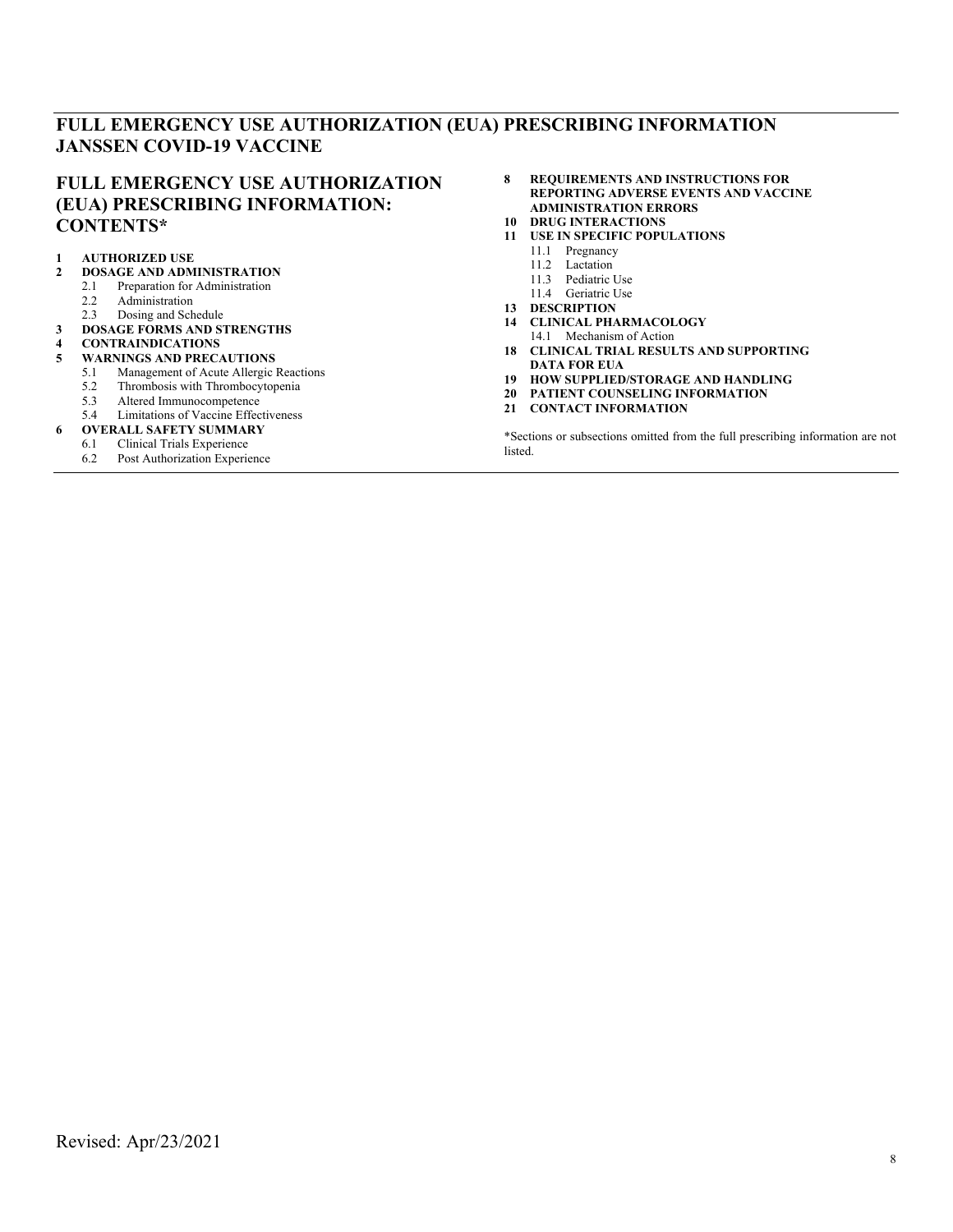## **FULL EMERGENCY USE AUTHORIZATION (EUA) PRESCRIBING INFORMATION**

## <span id="page-8-0"></span>**1 AUTHORIZED USE**

Janssen COVID-19 vaccine is authorized for use under an Emergency Use Authorization (EUA) for active immunization to prevent coronavirus disease 2019 (COVID-19) caused by severe acute respiratory syndrome coronavirus 2 (SARS-CoV-2) in individuals 18 years of age and older.

## <span id="page-8-1"></span>**2 DOSAGE AND ADMINISTRATION**

For intramuscular injection only.

#### <span id="page-8-2"></span>**2.1 Preparation for Administration**

- The Janssen COVID-19 Vaccine is a colorless to slightly yellow, clear to very opalescent suspension. Visually inspect the Janssen COVID-19 Vaccine vials for particulate matter and discoloration prior to administration. If either of these conditions exists, do not administer the vaccine.
- Before withdrawing each dose of vaccine, carefully mix the contents of the multi-dose vial by swirling gently in an upright position for 10 seconds. **Do not shake**.
- Each dose is 0.5 mL. Each vial contains five doses. Do not pool excess vaccine from multiple vials.
- The Janssen COVID-19 Vaccine does not contain a preservative. Record the date and time of first use on the Janssen COVID-19 Vaccine vial label. After the first dose has been withdrawn, hold the vial between 2° to 8°C (36° to 46°F) for up to 6 hours or at room temperature (maximally 25°C/77°F) for up to 2 hours. Discard if vaccine is not used within these times.

## <span id="page-8-3"></span>**2.2 Administration**

Visually inspect each dose in the dosing syringe prior to administration. The Janssen COVID-19 Vaccine is a colorless to slightly yellow, clear to very opalescent suspension. During the visual inspection,

- verify the final dosing volume of 0.5 mL.
- confirm there are no particulates and that no discoloration is observed.
- do not administer if vaccine is discolored or contains particulate matter.

Administer the Janssen COVID-19 Vaccine intramuscularly.

## <span id="page-8-4"></span>**2.3 Dosing and Schedule**

The Janssen COVID-19 Vaccine is administered intramuscularly as a **single dose** (0.5 mL).

There are no data available on the use of the Janssen COVID-19 Vaccine to complete a vaccination series initiated with another COVID-19 Vaccine.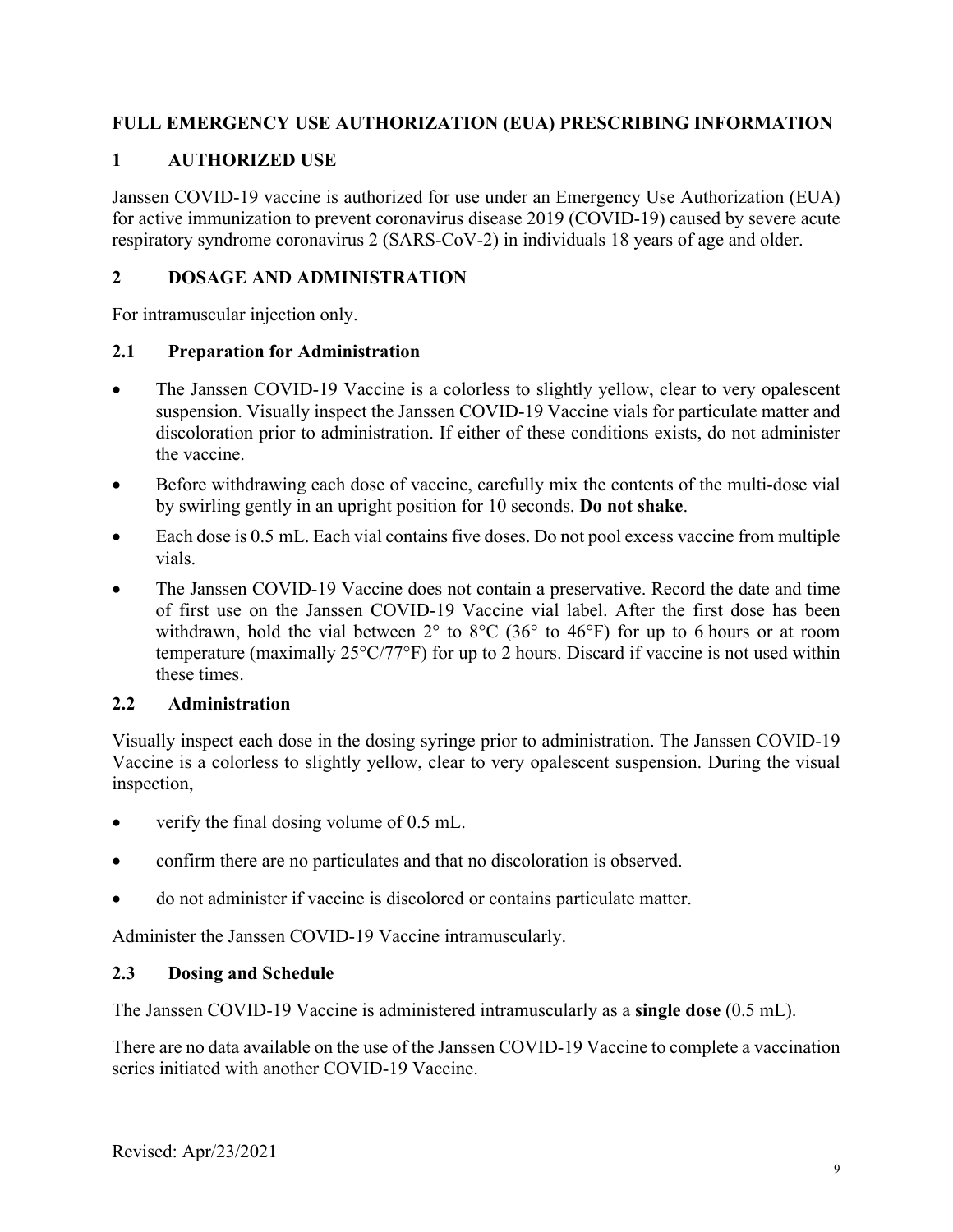## <span id="page-9-0"></span>**3 DOSAGE FORMS AND STRENGTHS**

Janssen COVID-19 Vaccine is a suspension for intramuscular injection. A single dose is 0.5 mL.

## <span id="page-9-1"></span>**4 CONTRAINDICATIONS**

Do not administer the Janssen COVID-19 Vaccine to individuals with a known history of severe allergic reaction (e.g., anaphylaxis) to any component of the Janssen COVID-19 Vaccine *[see Description (13)]*.

## <span id="page-9-2"></span>**5 WARNINGS AND PRECAUTIONS**

#### <span id="page-9-3"></span>**5.1 Management of Acute Allergic Reactions**

Appropriate medical treatment used to manage immediate allergic reactions must be immediately available in the event an acute anaphylactic reaction occurs following administration of the Janssen COVID-19 Vaccine.

Monitor Janssen COVID-19 Vaccine recipients for the occurrence of immediate adverse reactions according to the Centers for Disease Control and Prevention guidelines (https://www.cdc.gov/vaccines/covid-19/clinical-considerations/managing-anaphylaxis.html).

## <span id="page-9-4"></span>**5.2 Thrombosis with Thrombocytopenia**

Reports of adverse events following use of the Janssen COVID-19 Vaccine under emergency use authorization suggest an increased risk of thrombosis involving the cerebral venous sinuses and other sites (including but not limited to the large blood vessels of the abdomen and the veins of the lower extremities) combined with thrombocytopenia and with onset of symptoms approximately one to two weeks after vaccination *[see Overall Safety Summary (6.2)]*. Most cases of thrombosis with thrombocytopenia reported following the Janssen COVID-19 Vaccine have occurred in females ages 18 through 49 years; some have been fatal. Specific risk factors for thrombosis with thrombocytopenia following the Janssen COVID-19 Vaccine and the level of potential excess risk due to vaccination are under investigation. Based on currently available evidence, a causal relationship between thrombosis with thrombocytopenia and the Janssen COVID-19 Vaccine is plausible.

Healthcare professionals should be alert to the signs and symptoms of thrombosis with thrombocytopenia in individuals who receive the Janssen COVID-19 Vaccine. The clinical course shares features with autoimmune heparin-induced thrombocytopenia. In individuals with suspected thrombosis with thrombocytopenia following the Janssen COVID-19 Vaccine, the use of heparin may be harmful and alternative treatments may be needed. Consultation with hematology specialists is strongly recommended. The American Society of Hematology has published considerations relevant to the diagnosis and treatment of thrombosis with thrombocytopenia following the Janssen COVID-19 Vaccine (*[https://www.hematology.org/covid-](https://www.hematology.org/covid-19/vaccine-induced-immune-thrombotic-thrombocytopenia)[19/vaccine-induced-immune-thrombotic-thrombocytopenia](https://www.hematology.org/covid-19/vaccine-induced-immune-thrombotic-thrombocytopenia)*).

Recipients of Janssen COVID-19 Vaccine should be instructed to seek immediate medical attention if they develop shortness of breath, chest pain, leg swelling, persistent abdominal pain,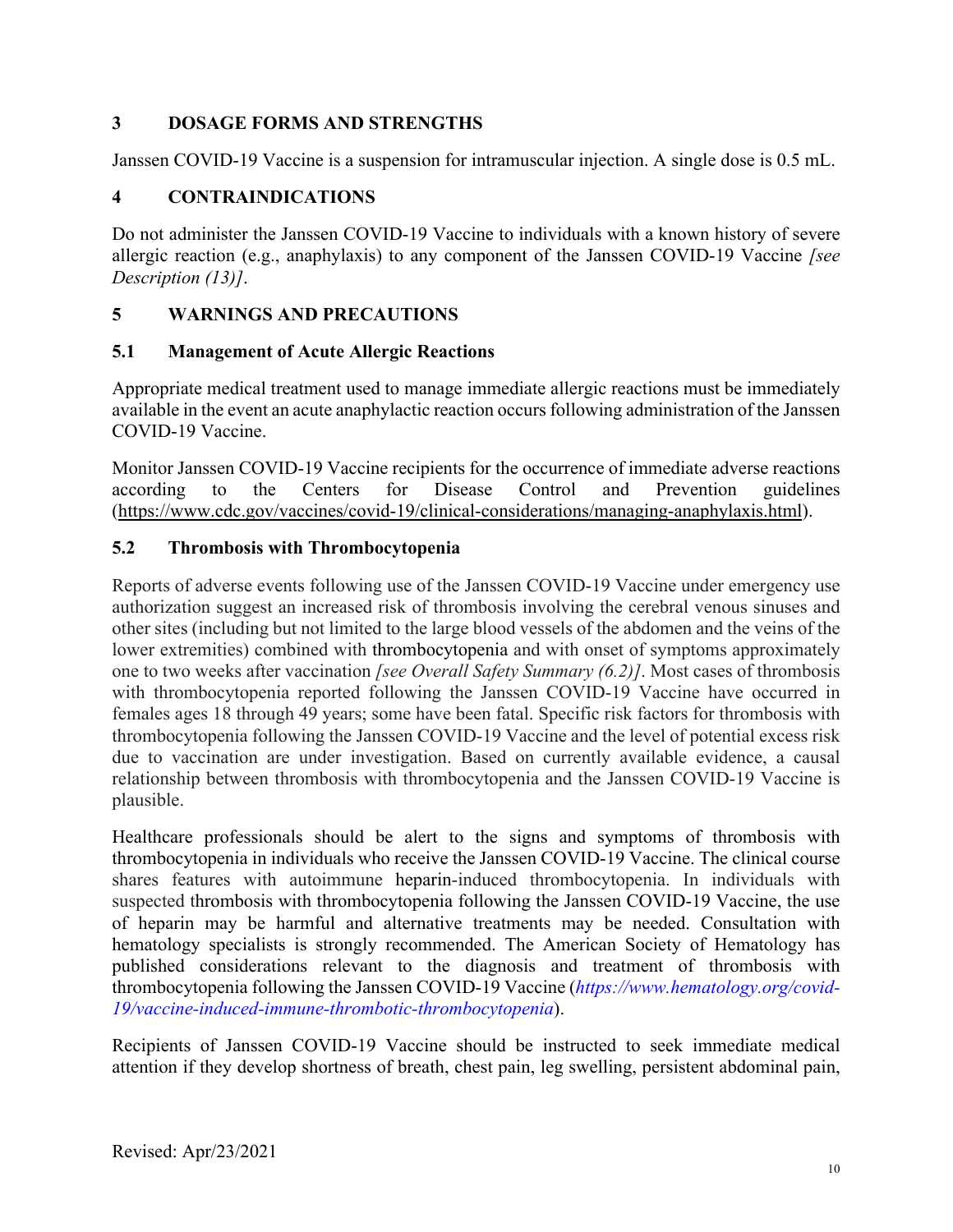neurological symptoms (including severe or persistent headaches or blurred vision), or petechiae beyond the site of vaccination.

## <span id="page-10-0"></span>**5.3 Altered Immunocompetence**

Immunocompromised persons, including individuals receiving immunosuppressant therapy, may have a diminished immune response to the Janssen COVID-19 Vaccine.

## <span id="page-10-1"></span>**5.4 Limitations of Vaccine Effectiveness**

The Janssen COVID-19 Vaccine may not protect all vaccinated individuals.

## <span id="page-10-2"></span>**6 OVERALL SAFETY SUMMARY**

**It is MANDATORY for vaccination providers to report to the Vaccine Adverse Event Reporting System (VAERS) all vaccine administration errors, all serious adverse events, cases of Multisystem Inflammatory Syndrome (MIS) in adults, and hospitalized or fatal cases of COVID-19 following vaccination with the Janssen COVID-19 Vaccine. To the extent feasible, provide a copy of the VAERS form to Janssen Biotech, Inc. Please see the REQUIREMENTS AND INSTRUCTIONS FOR REPORTING ADVERSE EVENTS AND VACCINE ADMINISTRATION ERRORS section for details on reporting to VAERS or Janssen Biotech, Inc.**

In study COV3001, the most common local solicited adverse reaction ( $\geq 10\%$ ) reported was injection site pain (48.6%). The most common systemic adverse reactions ( $\geq$ 10%) were headache (38.9%), fatigue (38.2%), myalgia (33.2%), and nausea (14.2%) (see Tables 1 to 4).

Severe allergic reactions, including one case of anaphylaxis in an ongoing open-label study in South Africa, have been reported following the Janssen COVID-19 vaccine administered in clinical studies.

Thrombosisinvolving large blood vessels, including the cerebral venous sinuses, portal vein, lower extremity veins, and pulmonary artery, with thrombocytopenia have been reported following the Janssen COVID-19 vaccine.

## <span id="page-10-3"></span>**6.1 Clinical Trials Experience**

Because clinical trials are conducted under widely varying conditions, adverse reaction rates observed in the clinical trials of a drug cannot be directly compared to rates in the clinical trials of another drug and may not reflect the rates observed in practice.

The safety of the Janssen COVID-19 Vaccine has been assessed in an ongoing Phase 3 Study (COV3001). A total of 43,783 individuals were enrolled in this study, of whom 21,895 adults aged 18 years and older received the Janssen COVID-19 Vaccine [Full Analysis Set (FAS)]. This study is being conducted in the United States (n=19,302), Brazil (n=7,278), South Africa (n=6,576), Colombia (n=4,248), Argentina (n=2,996), Peru (n=1,771), Chile (n=1,133), Mexico (n=479). In this study, 45.0% were female, 54.9% were male, 58.7% were White, 19.4% were Black or African American, 45.3% were Hispanic or Latino, 3.3% were Asian, 9.5% were American Indian/Alaska Native and 0.2% were Native Hawaiian or other Pacific Islander, 5.6% were from multiple racial groups and 1.4% were unknown races (see Table 5). The median age of individuals was 52.0 years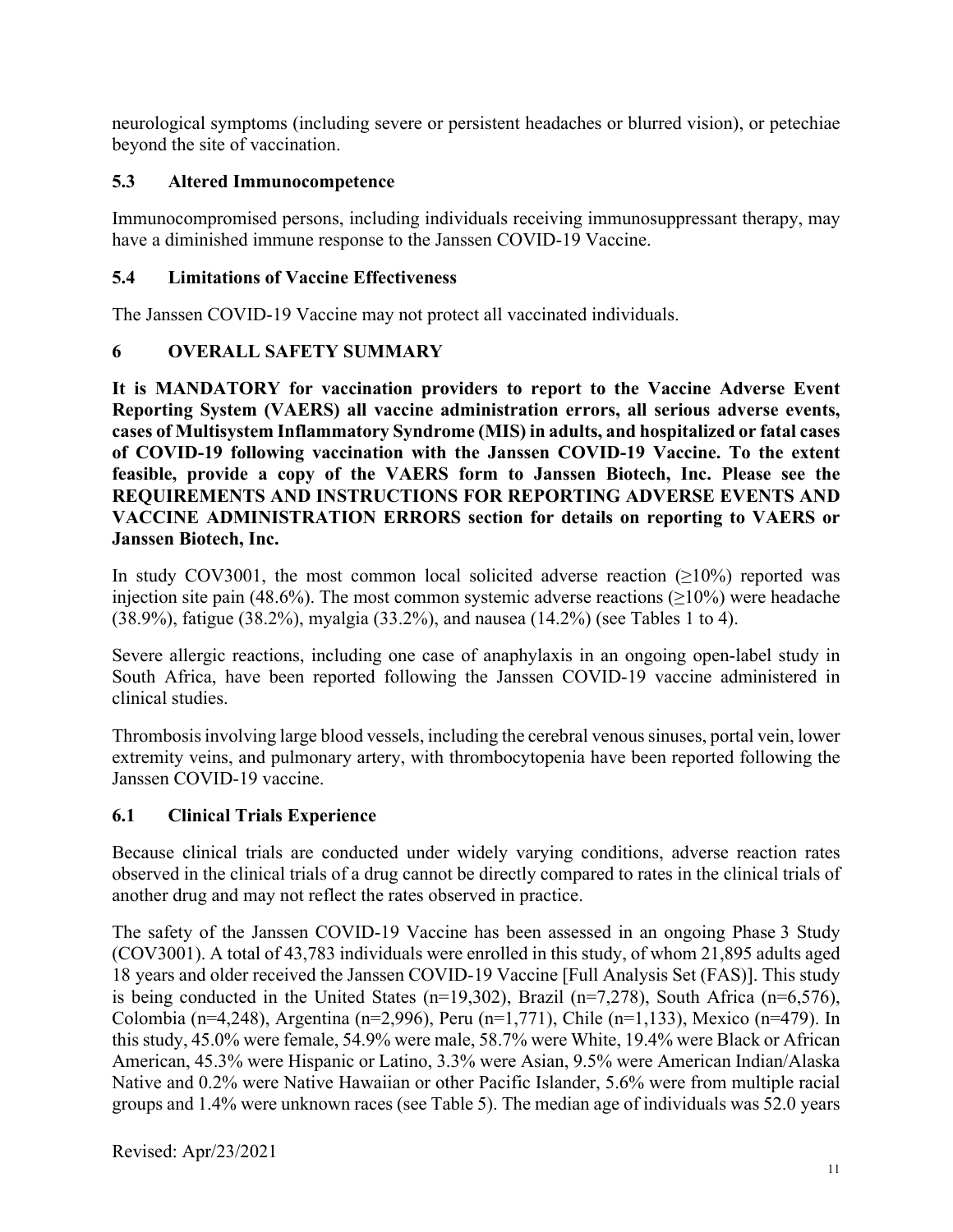(range: 18-100). There were 4,217 (9.6%) individuals who were SARS-CoV-2 seropositive at baseline and who were included in the study. In the United States, 838 of 19,302 (4.3%) individuals were SARS-CoV-2 seropositive. Demographic characteristics were similar among individuals who received the Janssen COVID-19 Vaccine and those who received saline placebo.

The safety subset includes 6,736 individuals (3,356 from the Janssen COVID-19 Vaccine group, 3,380 from the placebo group). The demographic profile in the safety subset was similar in terms of age and gender compared to the FAS. A larger percentage of individuals in the safety subset were White (83.4%) compared to the FAS (58.7%). Geographically, the safety subset was limited to individuals from the United States (51.4%), Brazil (38.5%) and South Africa (10.2%). Fewer individuals in the safety subset compared to the FAS were SARS-CoV-2 seropositive at baseline, 4.5% vs. 9.6%, and had at least one comorbidity 34.1% vs 40.8%.

Safety monitoring in the clinical study consisted of monitoring for: (1) solicited local and systemic reactions occurring in the 7 days following vaccination in a subset of individuals (safety subset), (2) unsolicited adverse events (AEs) occurring in the 28 days following vaccination in the safety subset, (3) medically-attended AEs (MAAEs) occurring in the 6 months following vaccination in the entire study population (FAS), (4) serious AEs (SAEs) and AEs leading to study discontinuation for the duration of the study in the entire study population.

#### *Solicited adverse reactions*

Shown below are the frequencies of solicited local adverse reactions (Tables 1 and 2) and systemic adverse reactions (Tables 3 and 4) reported in adults by age group in the ongoing Phase 3 clinical trial (COV3001) in the 7 days following vaccination.

| Individuals to to 37 Tears of Age |                                              |                             |  |
|-----------------------------------|----------------------------------------------|-----------------------------|--|
|                                   | <b>Janssen COVID-19 Vaccine</b><br>$N=2,036$ | <b>Placebo</b><br>$N=2,049$ |  |
| <b>Adverse Reactions</b>          | $n\binom{0}{0}$                              | $n\binom{0}{0}$             |  |
| <b>Injection Site Pain</b>        |                                              |                             |  |
| Any                               | 1,193(58.6)                                  | 357(17.4)                   |  |
| Grade $3a$                        | 8(0.4)                                       | $\bf{0}$                    |  |
| <b>Injection Site Erythema</b>    |                                              |                             |  |
| Any $(25 \text{ mm})$             | 184(9.0)                                     | 89(4.3)                     |  |
| Grade $3b$                        | 6(0.3)                                       | 2(0.1)                      |  |
| <b>Injection Site Swelling</b>    |                                              |                             |  |
| Any $(25 \text{ mm})$             | 142(7.0)                                     | 32(1.6)                     |  |
| Grade $3b$                        | 5(0.2)                                       | 2(0.1)                      |  |

#### **Table 1: Solicited Local Adverse Reactions Reported in the 7 Days Following Vaccination - Individuals 18 to 59 Years of Age**

<sup>a</sup> Grade 3 injection site pain: Defined as incapacitating symptoms; inability to do work, school, or usual activities; use of narcotic pain reliever.

<sup>b</sup> Grade 3 injection site swelling and erythema: Defined as >100 mm.

#### **Table 2: Solicited Local Adverse Reactions Reported in the 7 Days Following Vaccination - Individuals 60 Years of Age and Older**

| <b>Adverse Reactions</b>   | <b>Janssen COVID-19 Vaccine</b> | <b>Placebo</b>  |  |
|----------------------------|---------------------------------|-----------------|--|
|                            | $N=1,320$                       | $N=1,331$       |  |
|                            | $n\binom{0}{0}$                 | $n\binom{0}{0}$ |  |
| <b>Injection Site Pain</b> |                                 |                 |  |
| Any                        | 439(33.3)                       | 207(15.6)       |  |
| Grade $3^a$                | 3(0.2)                          | 2(0.2)          |  |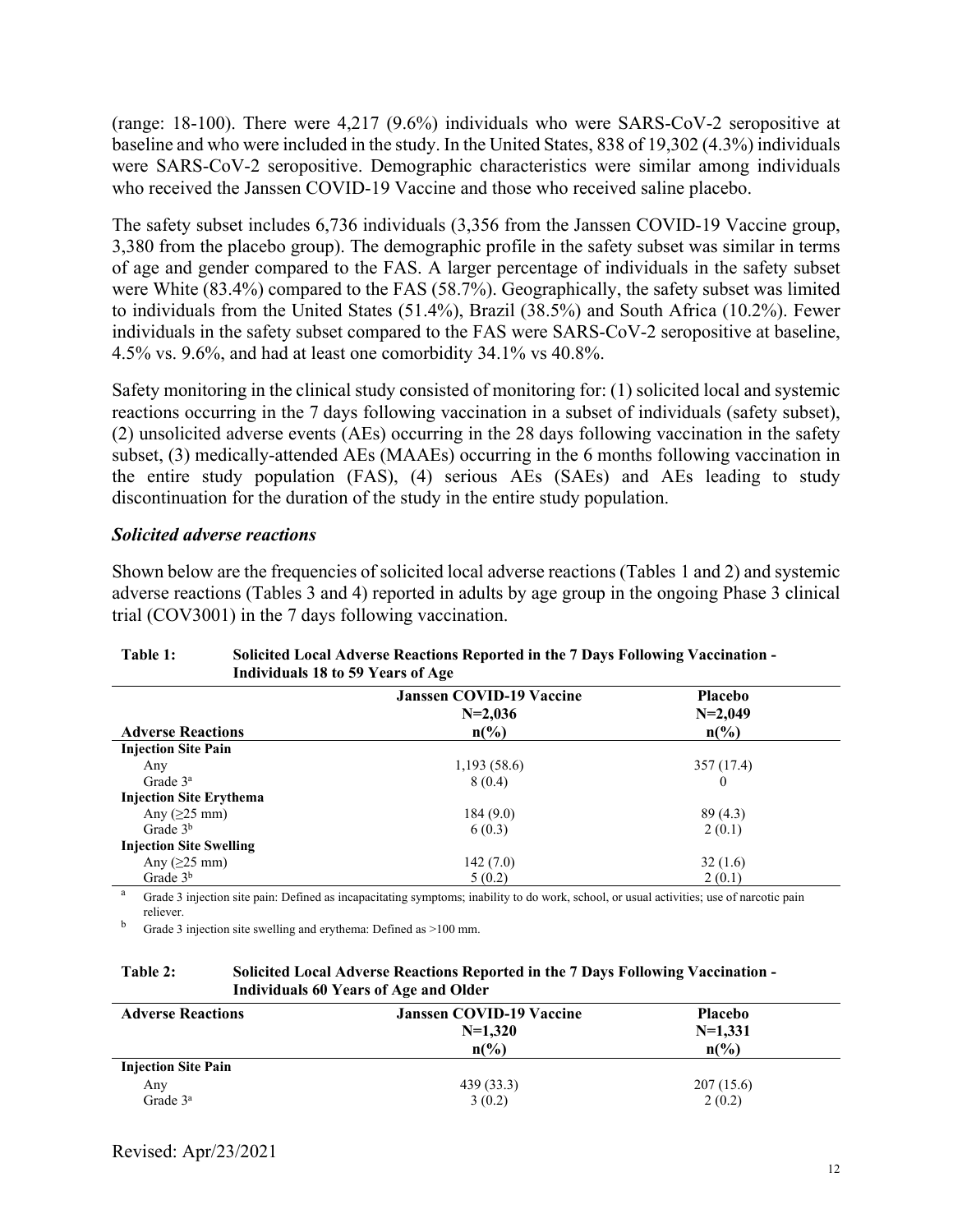| <b>Injection Site Erythema</b> |         |         |
|--------------------------------|---------|---------|
| Any $(25 \text{ mm})$          | 61(4.6) | 42(3.2) |
| Grade $3b$                     | 1(0.1)  |         |
| <b>Injection Site Swelling</b> |         |         |
| Any $(25 \text{ mm})$          | 36(2.7) | 21(1.6) |
| Grade $3b$                     | 2(0.2)  |         |

<sup>a</sup> Grade 3 injection site pain: Defined as incapacitating symptoms; inability to do work, school, or usual activities; use of narcotic pain reliever.

<sup>b</sup> Grade 3 injection site swelling and erythema: Defined as >100 mm.

#### **Table 3: Solicited Systemic Adverse Reactions Reported in the 7 Days Following Vaccination - Individuals 18 to 59 Years of Age**

| <b>Adverse Reactions</b>              | <b>Janssen COVID-19 Vaccine</b> | <b>Placebo</b>             |  |
|---------------------------------------|---------------------------------|----------------------------|--|
|                                       | $N=2,036$                       | $N=2,049$                  |  |
|                                       | $n\binom{0}{0}$                 | $n\frac{6}{6}$             |  |
| Headache                              |                                 |                            |  |
| Any                                   | 905 (44.4)                      | 508 (24.8)                 |  |
| Grade $3a$                            | 18(0.9)                         | 5(0.2)                     |  |
| Fatigue                               |                                 |                            |  |
| Any                                   | 891 (43.8)                      | 451(22.0)                  |  |
| Grade $3b$                            | 25(1.2)                         | 4(0.2)                     |  |
| <b>Myalgia</b>                        |                                 |                            |  |
| Any                                   | 796 (39.1)                      | 248(12.1)                  |  |
| Grade $3b$                            | 29(1.4)                         | $1 \left( \le 0.1 \right)$ |  |
| <b>Nausea</b>                         |                                 |                            |  |
| Any                                   | 315(15.5)                       | 183 (8.9)                  |  |
| Grade $3b$                            | 3(0.1)                          | 3(0.1)                     |  |
| Fever <sup>c</sup>                    |                                 |                            |  |
| Any                                   | 261(12.8)                       | 14(0.7)                    |  |
| Grade 3                               | 7(0.3)                          | $\theta$                   |  |
| Use of antipyretic or pain medication | 538 (26.4)                      | 123(6.0)                   |  |

<sup>a</sup> Grade 3 headache: Defined as incapacitating symptoms; requires bed rest and/or results in loss of work, school, or cancellation of social activities; use of narcotic pain reliever.

<sup>b</sup> Grade 3 fatigue, myalgia, nausea: Defined as incapacitating symptoms; requires bed rest and/or results in loss of work, school, or cancellation of social activities; use of narcotic pain reliever.

<sup>c</sup> Fever of any grade: Defined as body temperature  $\geq 38^{\circ}$ C/100.4°F. Grade 3 fever: Defined as 39.0°C - 40.0°C (102.1°F - 104.0°F).

#### **Table 4: Solicited Systemic Adverse Reactions Reported in the 7 Days Following Vaccination - Individuals 60 Years of Age and Older**

| <b>Adverse Reactions</b> | <b>Janssen COVID-19 Vaccine</b> | Placebo         |  |  |
|--------------------------|---------------------------------|-----------------|--|--|
|                          | $N=1,320$                       | $N=1,331$       |  |  |
|                          | $n\binom{0}{0}$                 | $n\binom{0}{0}$ |  |  |
| Headache                 |                                 |                 |  |  |
| Any                      | 401 (30.4)                      | 294(22.1)       |  |  |
| Grade $3^a$              | 5(0.4)                          | 4(0.3)          |  |  |
| Fatigue                  |                                 |                 |  |  |
| Any                      | 392 (29.7)                      | 277(20.8)       |  |  |
| Grade 3 <sup>b</sup>     | 10(0.8)                         | 5(0.4)          |  |  |
| Myalgia                  |                                 |                 |  |  |
| Any                      | 317(24.0)                       | 182(13.7)       |  |  |
| Grade $3b$               | 3(0.2)                          | 5(0.4)          |  |  |
| <b>Nausea</b>            |                                 |                 |  |  |
| Any                      | 162(12.3)                       | 144(10.8)       |  |  |
| Grade $3b$               | 3(0.2)                          | 3(0.2)          |  |  |
| Fever <sup>c</sup>       |                                 |                 |  |  |
| Any                      | 41 $(3.1)$                      | 6(0.5)          |  |  |
| Grade 3                  | 1(0.1)                          | $\theta$        |  |  |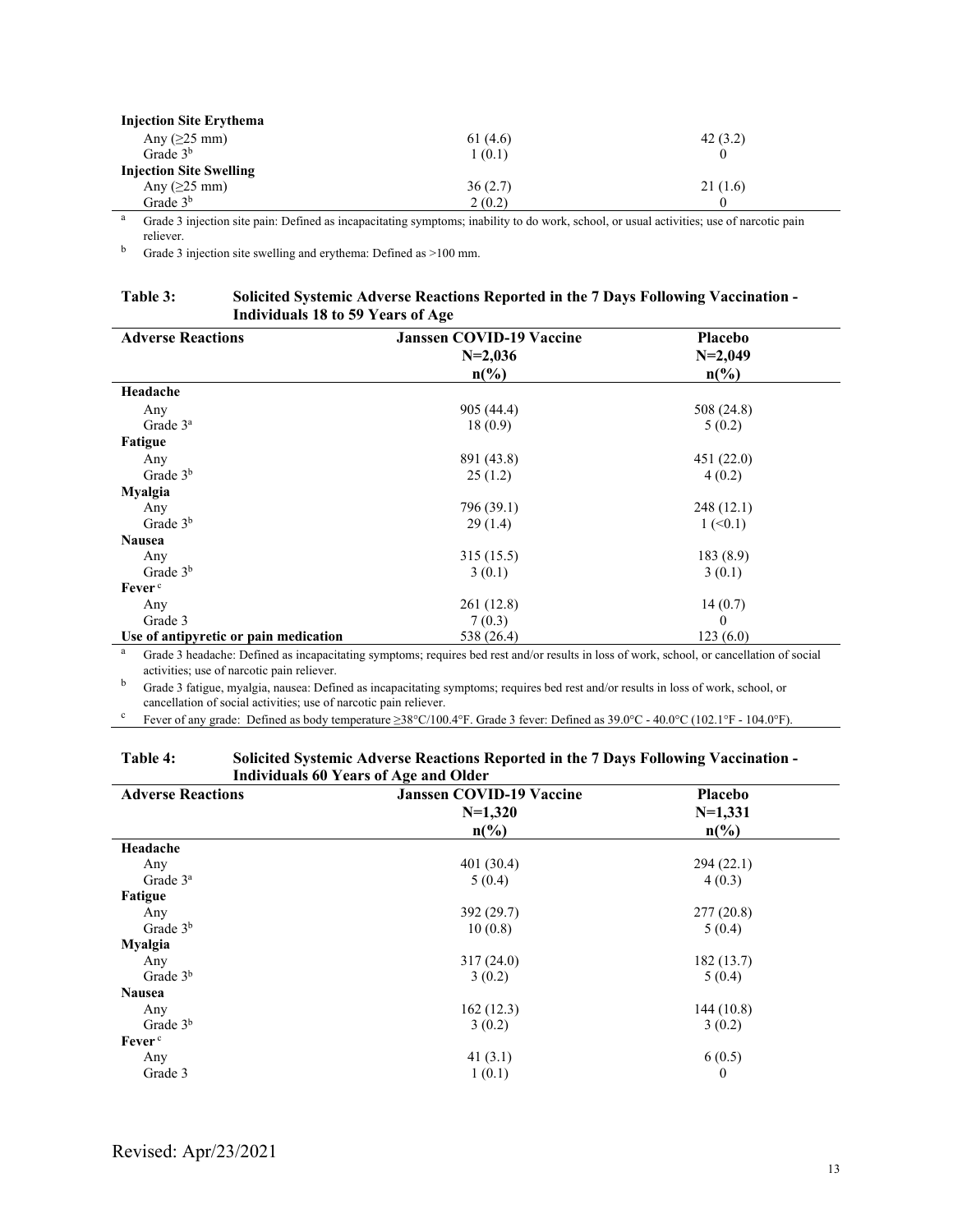| Use of antipyretic or pain medication                                                                                                                  | 30 (9.8) | 68 (5.1) |
|--------------------------------------------------------------------------------------------------------------------------------------------------------|----------|----------|
| <sup>a</sup> Grade 3 headache: Defined as incapacitating symptoms; requires bed rest and/or results in loss of work, school, or cancellation of social |          |          |

activities; use of narcotic pain reliever

<sup>c</sup> Fever of any grade: Defined as body temperature ≥38°C/100.4°F. Grade 3 fever: Defined as 39.0°C - 40.0°C (102.1°F - 104.0°F).

Solicited local and systemic adverse reactions reported following administration of the Janssen COVID-19 Vaccine had a median duration of 1 to 2 days.

#### *Unsolicited adverse events*

Individuals within the safety subset in study COV3001 (N=6,736) were monitored for unsolicited adverse events (AEs) for 28 days following vaccination with 99.9% ( $N = 6,730$ ) of individuals completing the full 28 days of follow-up. The proportion of individuals who reported one or more unsolicited AEs was similar among those in the Janssen COVID-19 Vaccine group (13.1%) and those in the placebo group (12.0%).

#### **Serious Adverse Events (SAEs) and other events of interest**

In study COV3001, up to a cut-off date of January 22, 2021, 54.6% of individuals had follow-up duration of 8 weeks. The median follow-up duration for all individuals was 58 days. SAEs, excluding those related to confirmed COVID-19, were reported by 0.4% (n=83) of individuals who received the Janssen COVID-19 Vaccine ( $N= 21,895$ ) and 0.4% (n=96) of individuals who received placebo  $(N= 21,888)$ .

Additional adverse events of interest, including but not limited to allergic, neurologic, inflammatory, vascular, and autoimmune disorders, were analyzed among all adverse events collected through protocol-specified safety monitoring procedures as well as unsolicited reporting.

Urticaria (all non-serious) was reported in five vaccinated individuals and 1 individual who received placebo in the 7 days following vaccination. In addition, an SAE of hypersensitivity, not classified as anaphylaxis, was reported in 1 vaccinated individual with urticaria beginning two days following vaccination and angioedema of the lips with no respiratory distress beginning four days following vaccination. The event was likely related to the vaccine.

An SAE of severe pain in the injected arm, not responsive to analgesics, with immediate onset at time of vaccination, and that was ongoing 74 days following vaccination was reported in an individual who received the Janssen COVID-19 Vaccine. An SAE of severe generalized weakness, fever, and headache, with onset on the day following vaccination and resolution three days following vaccination was reported in an individual who received the Janssen COVID-19 Vaccine. Both SAEs are likely related to the vaccine.

<sup>b</sup> Grade 3 fatigue, myalgia, nausea: Defined as incapacitating symptoms; requires bed rest and/or results in loss of work, school, or cancellation of social activities; use of narcotic pain reliever.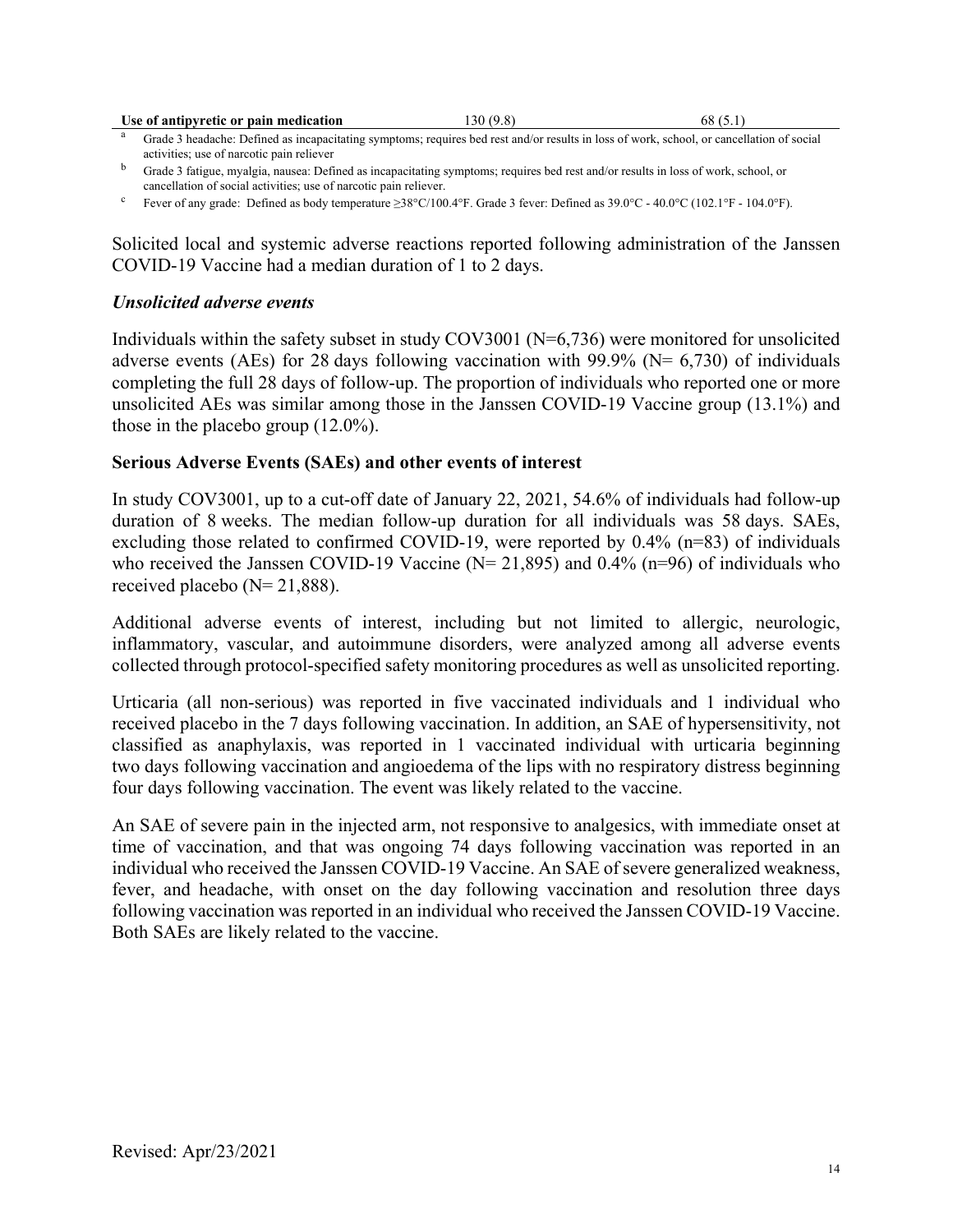Numerical imbalances, with more events in vaccine than placebo recipients, were observed for the following serious and other adverse events of interest in individuals receiving the vaccine or placebo, respectively:

- Thromboembolic events:
	- Deep vein thrombosis: 6 events (2 serious; 5 within 28 days of vaccination) vs. 2 events (1 serious; 2 within 28 days of vaccination).
	- Pulmonary embolism: 4 events (3 serious; 2 within 28 days of vaccination) vs. 1 event (serious and within 28 days of vaccination).
	- Transverse sinus thrombosis with thrombocytopenia: 1 event (serious, with onset of symptoms 8 days post-vaccination) vs. 0.
- Seizures: 4 events (1 serious; 4 within 28 days of vaccination) vs. 1 event (0 serious and 0 within 28 days following vaccination).
- Tinnitus: 6 events (0 serious; 6 within 28 days of vaccination, including 3 within 2 days of vaccination) vs. 0.

For these events, a causal relationship with the Janssen COVID-19 vaccine could not be determined based on study COV3001. The assessment of causality was confounded by the presence of underlying medical conditions that may have predisposed individuals to these events. However, taking into consideration post-authorization experience, a causal relationship with Janssen COVID-19 Vaccine is plausible for thrombosis with thrombocytopenia [*see Warnings and Precautions (5.2) and Overall Safety Summary (6.2)]*.

There were no additional notable patterns or numerical imbalances between treatment groups for specific categories of serious adverse events (including neurologic, neuro-inflammatory, and cardiovascular events) that would suggest a causal relationship to the Janssen COVID-19 Vaccine.

## <span id="page-14-0"></span>**6.2 Post Authorization Experience**

The following adverse reactions have been identified during post-authorization use of the Janssen COVID-19 Vaccine.

Thrombosis involving large blood vessels, including the cerebral venous sinuses, portal vein, lower extremity veins, and pulmonary artery, combined with thrombocytopenia *[see Warnings and Precautions (5.2)]*.

## <span id="page-14-1"></span>**8 REQUIREMENTS AND INSTRUCTIONS FOR REPORTING ADVERSE EVENTS AND VACCINE ADMINISTRATION ERRORS**

See Overall Safety Summary (Section 6) for additional information.

The vaccination provider enrolled in the federal COVID-19 Vaccination Program is responsible for MANDATORY reporting of the listed events following Janssen COVID-19 Vaccine administration to the Vaccine Adverse Event Reporting System (VAERS):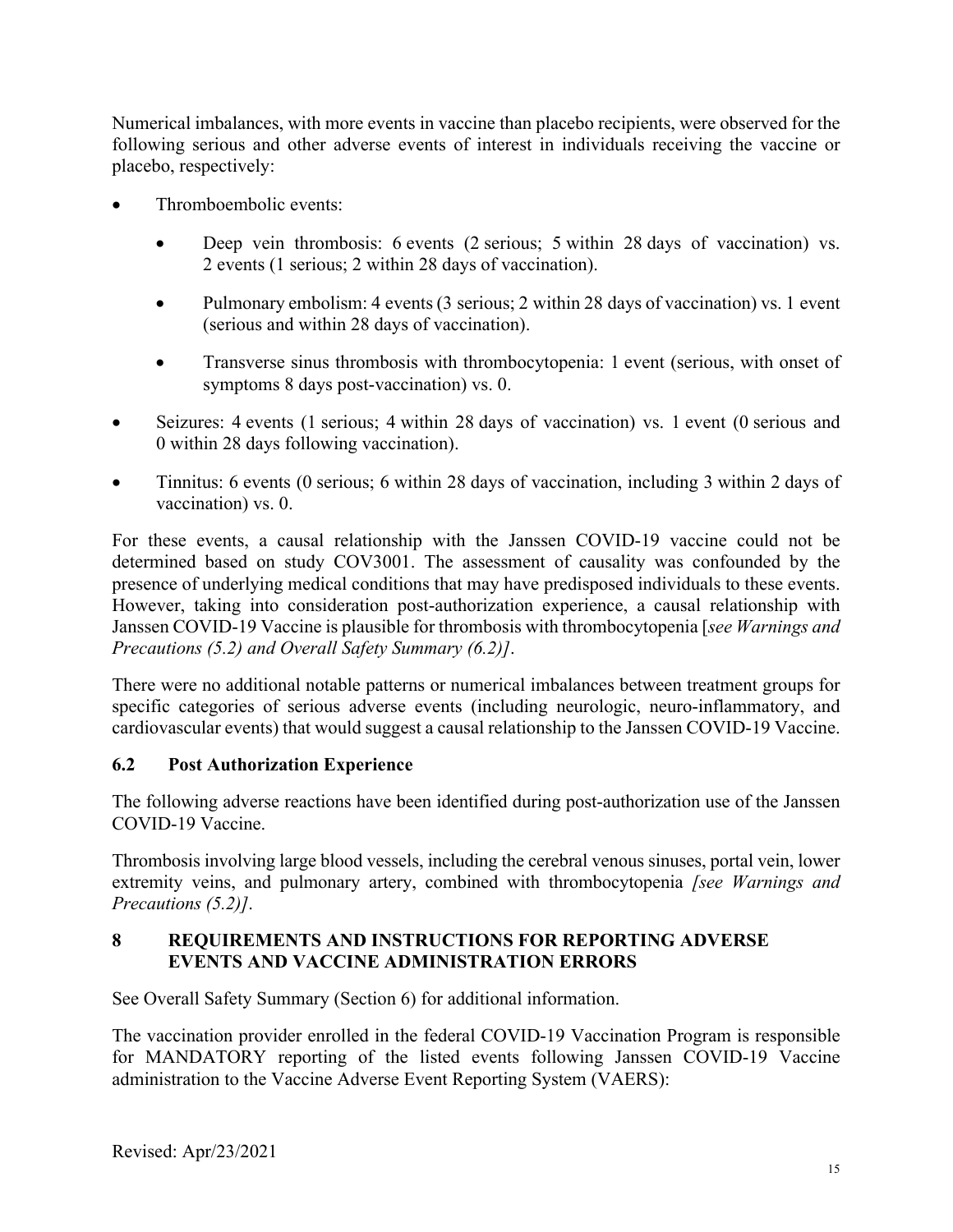- Vaccine administration errors whether or not associated with an adverse event,
- Serious adverse events<sup>\*</sup> (irrespective of attribution to vaccination),
- Cases of Multisystem Inflammatory Syndrome (MIS) in adults,
- Cases of COVID-19 that result in hospitalization or death.
	- \* Serious Adverse Events are defined as:
		- Death:
		- A life-threatening adverse event;
		- Inpatient hospitalization or prolongation of existing hospitalization;
		- A persistent or significant incapacity or substantial disruption of the ability to conduct normal life functions;
		- A congenital anomaly/birth defect;
		- An important medical event that based on appropriate medical judgement may jeopardize the individual and may require medical or surgical intervention to prevent one of the outcomes listed above.

#### Instructions for Reporting to VAERS

The vaccination provider enrolled in the federal COVID-19 Vaccination Program should complete and submit a VAERS form to FDA using one of the following methods:

- Complete and submit the report online: [https://vaers.hhs.gov/reportevent.html,](https://vaers.hhs.gov/reportevent.html) or
- If you are unable to submit this form electronically, you may fax it to VAERS at 1-877-721- 0366. If you need additional help submitting a report you may call the VAERS toll-free information line at 1-800-822-7967 or send an email to [info@vaers.org.](mailto:info@vaers.org)

#### **IMPORTANT: When reporting adverse events or vaccine administration errors to VAERS, please complete the entire form with detailed information. It is important that the information reported to FDA be as detailed and complete as possible. Information to include:**

- Patient demographics, (e.g., patient name, date of birth),
- Pertinent medical history,
- Pertinent details regarding admission and course of illness,
- Concomitant medications,
- Timing of adverse event(s) in relationship to administration of Janssen COVID-19 vaccine,
- Pertinent laboratory and virology information,
- Outcome of the event and any additional follow-up information if it is available at the time of the VAERS report. Subsequent reporting of follow-up information should be completed if additional details become available.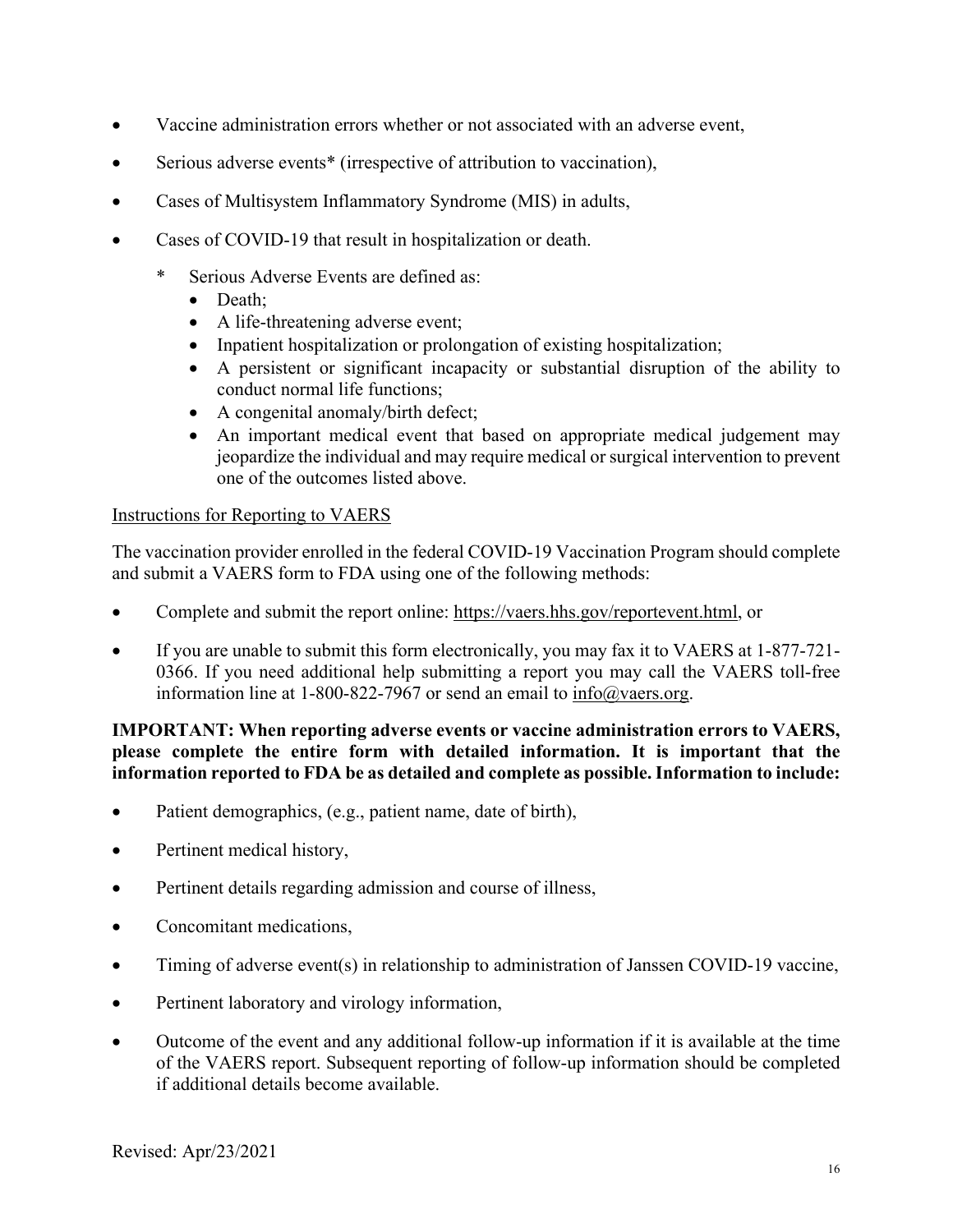The following steps are highlighted to provide the necessary information for safety tracking:

- 1. In Box 17, provide information on Janssen COVID-19 Vaccine and any other vaccines administered on the same day; and in Box 22, provide information on any other vaccines received within one month prior.
- 2. In Box 18, description of the event:
	- a. Write "Janssen COVID-19 Vaccine EUA" as the first line.
	- b. Provide a detailed report of vaccine administration error and/or adverse event. It is important to provide detailed information regarding the patient and adverse event/medication error for ongoing safety evaluation of this unapproved vaccine. Please see information to include listed above.
- 3. Contact information:
	- a. In Box 13, provide the name and contact information of the prescribing healthcare provider or institutional designee who is responsible for the report.
	- b. In Box 14, provide the name and contact information of the best doctor/healthcare professional to contact about the adverse event.
	- c. In Box 15, provide the address of the facility where vaccine was given (NOT the healthcare provider's office address).

#### Other Reporting Instructions

Vaccination providers may report to VAERS other adverse events that are not required to be reported using the contact information above.

To the extent feasible, report adverse events to Janssen Biotech, Inc. using the contact information below or by providing a copy of the VAERS form to Janssen Biotech, Inc:

| e-mail                          | <b>Fax number</b> | <b>Telephone numbers</b>     |
|---------------------------------|-------------------|------------------------------|
| $J$ NJvaccine $AE$ @its.jnj.com | 215-293-9955      | US Toll Free: 1-800-565-4008 |
|                                 |                   | US Toll: (908) 455-9922      |

## <span id="page-16-0"></span>**10 DRUG INTERACTIONS**

There are no data to assess the concomitant administration of the Janssen COVID-19 Vaccine with other vaccines.

## <span id="page-16-1"></span>**11 USE IN SPECIFIC POPULATIONS**

#### <span id="page-16-2"></span>**11.1 Pregnancy**

#### Pregnancy Exposure Registry

There is a pregnancy exposure registry that monitors pregnancy outcomes in women exposed to Janssen COVID-19 Vaccine during pregnancy. Women who are vaccinated with Janssen COVID-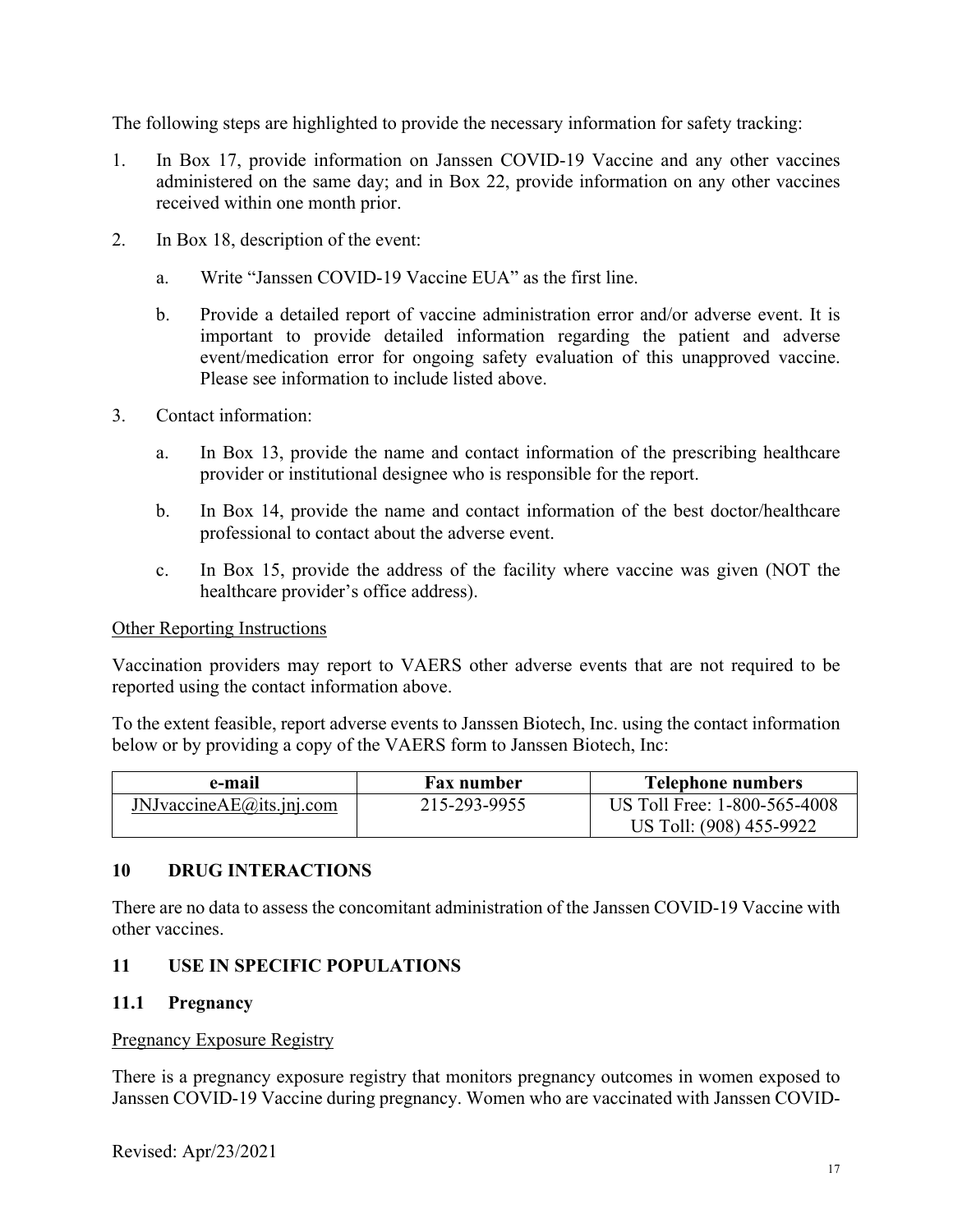19 Vaccine during pregnancy are encouraged to enroll in the registry by visiting [https://c](https://c-viper.pregistry.com/)[viper.pregistry.com.](https://c-viper.pregistry.com/)

## Risk Summary

All Pregnancies have a risk of birth defect, loss, or other adverse outcomes. In the U.S. general population, the estimated background risk of major birth defects and miscarriage in clinically recognized pregnancies is 2% to 4% and 15% to 20%, respectively.

Available data on Janssen COVID-19 Vaccine administered to pregnant women are insufficient to inform vaccine-associated risks in pregnancy.

In a reproductive developmental toxicity study female rabbits were administered 1 mL of the Janssen COVID-19 Vaccine (a single human dose is 0.5 mL) by intramuscular injection 7 days prior to mating and on Gestation Days 6 and 20 (i.e., one vaccination during early and late gestation, respectively). No vaccine related adverse effects on female fertility, embryo-fetal or postnatal development up to Postnatal Day 28 were observed.

## <span id="page-17-0"></span>**11.2 Lactation**

#### Risk Summary

Data are not available to assess the effects of Janssen COVID-19 Vaccine on the breastfed infant or on milk production/excretion.

#### <span id="page-17-1"></span>**11.3 Pediatric Use**

Emergency Use Authorization of the Janssen COVID-19 Vaccine does not include use in individuals younger than 18 years of age.

## <span id="page-17-2"></span>**11.4 Geriatric Use**

Clinical studies of Janssen COVID-19 Vaccine included individuals 65 years of age and older and their data contributes to the overall assessment of safety and efficacy *[see Overall Safety Summary (6.1) and Clinical Trial Results and Supporting Data for EUA (18)]*. Of the 21,895 individuals who received a single-dose of the Janssen COVID-19 Vaccine in COV3001, 19.5% (n=4,259) were 65 years of age and older and 3.7% (n=809) were 75 years of age and older. No overall differences in safety or efficacy were observed between individuals 65 years of age and older and younger individuals.

## <span id="page-17-3"></span>**13 DESCRIPTION**

The Janssen COVID-19 Vaccine is a colorless to slightly yellow, clear to very opalescent sterile suspension for intramuscular injection. It contains no visible particulates. The vaccine consists of a replication-incompetent recombinant adenovirus type 26 (Ad26) vector expressing the severe acute respiratory syndrome coronavirus-2 (SARS-CoV-2) spike (S) protein in a stabilized conformation.

The Ad26 vector expressing the SARS-CoV-2 S protein is grown in PER.C6 TetR cells, in media containing amino acids and no animal-derived proteins. After propagation, the vaccine is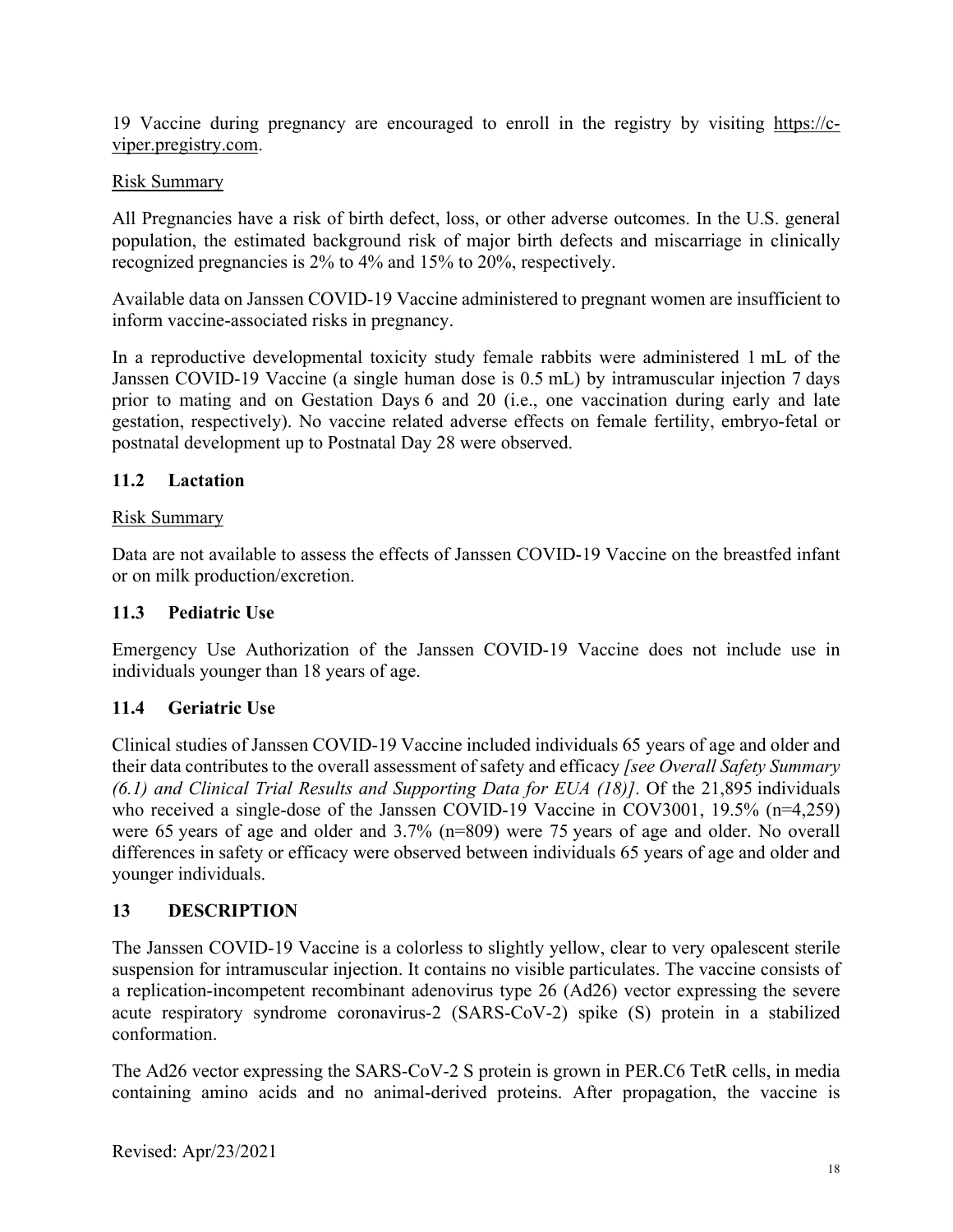processed through several purification steps, formulated with inactive ingredients and filled into vials.

Each 0.5 mL dose of Janssen COVID-19 Vaccine is formulated to contain  $5 \times 10^{10}$  virus particles (VP) and the following inactive ingredients: citric acid monohydrate (0.14 mg), trisodium citrate dihydrate (2.02 mg), ethanol (2.04 mg), 2-hydroxypropyl-β-cyclodextrin (HBCD) (25.50 mg), polysorbate-80 (0.16 mg), sodium chloride (2.19 mg). Each dose may also contain residual amounts of host cell proteins ( $\leq 0.15$  mcg) and/or host cell DNA ( $\leq 3$  ng).

Janssen COVID-19 Vaccine does not contain a preservative.

The vial stoppers are not made with natural rubber latex.

## <span id="page-18-0"></span>**14 CLINICAL PHARMACOLOGY**

#### <span id="page-18-1"></span>**14.1 Mechanism of Action**

The Janssen COVID-19 Vaccine is composed of a recombinant, replication-incompetent human adenovirus type 26 vector that, after entering human cells, expresses the SARS-CoV-2 spike (S) antigen without virus propagation. An immune response elicited to the S antigen protects against COVID-19.

## <span id="page-18-2"></span>**18 CLINICAL TRIAL RESULTS AND SUPPORTING DATA FOR EUA**

An ongoing, multicenter, randomized, double-blind, placebo-controlled Phase 3 Study (COV3001) (NCT04505722) is being conducted in the United States, South Africa, Brazil, Chile, Argentina, Colombia, Peru and Mexico to assess the efficacy, safety, and immunogenicity of a single-dose of the Janssen COVID-19 Vaccine for the prevention of COVID-19 in adults aged 18 years and older. Randomization was stratified by age (18-59 years, 60 years and older) and presence or absence of comorbidities associated with an increased risk of progression to severe COVID-19. The study allowed for the inclusion of individuals with stable pre-existing medical conditions, defined as disease not requiring significant change in therapy during the 3 months preceding vaccination, as well as individuals with stable human immunodeficiency virus (HIV) infection.

A total of 44,325 individuals were randomized equally to receive Janssen COVID-19 Vaccine or saline placebo. Individuals are planned to be followed for up to 24 months, for assessments of safety and efficacy against COVID-19.

The primary efficacy analysis population of 39,321 individuals (19,630 in the Janssen COVID-19 Vaccine group and 19,691 in the placebo group) included 38,059 SARSCoV-2 seronegative individuals at baseline and 1,262 individuals with an unknown serostatus. Demographic and baseline characteristics were similar among individuals who received the Janssen COVID-19 Vaccine and those who received placebo (see Table 5).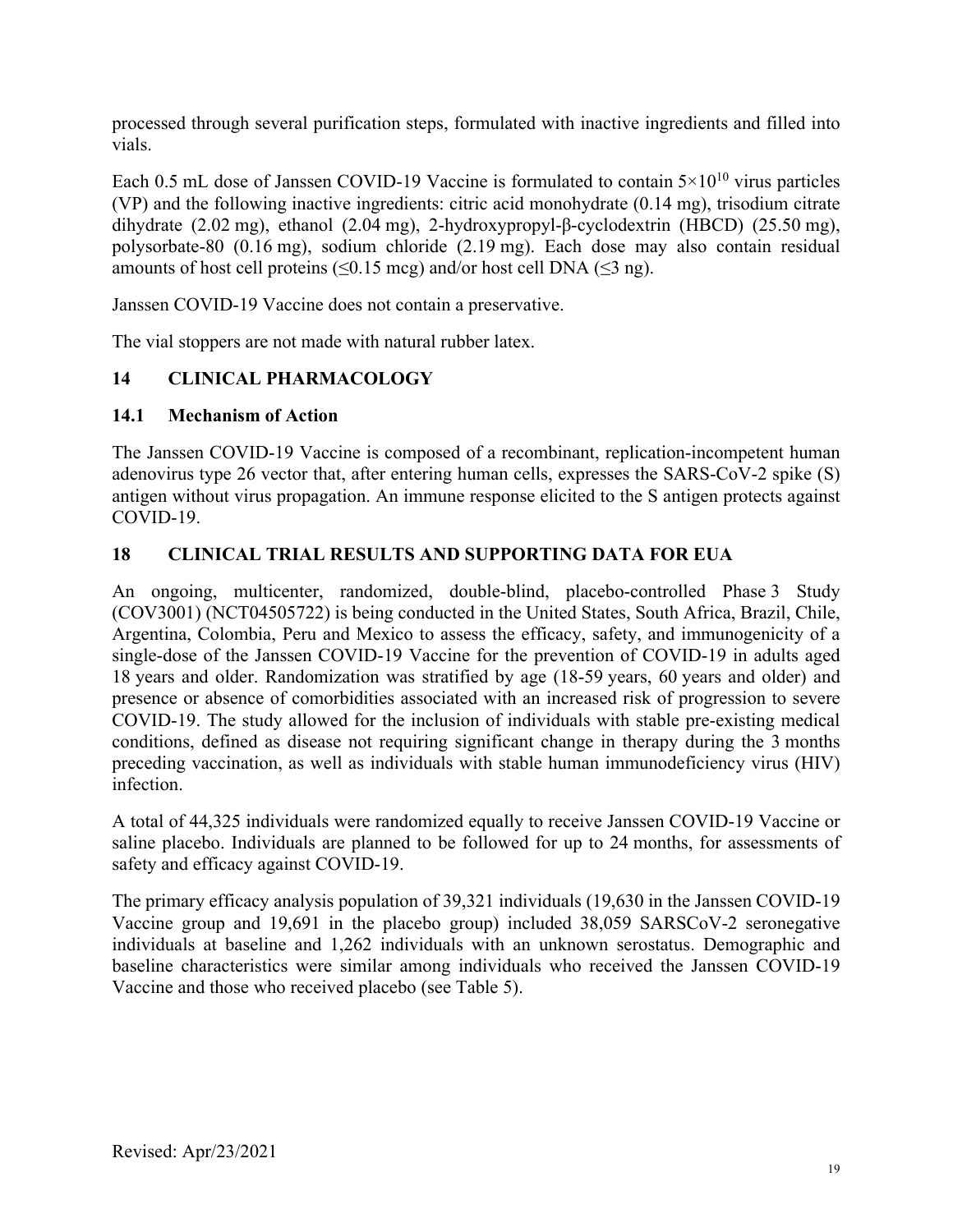| 1 орининоп                                 |                                 |               |
|--------------------------------------------|---------------------------------|---------------|
|                                            | <b>Janssen COVID-19 Vaccine</b> | Placebo       |
|                                            | $(N=19,630)$                    | $(N=19,691)$  |
|                                            | n(%)                            | $n$ (%)       |
| <b>Sex</b>                                 |                                 |               |
| Male                                       | 10,924(55.6)                    | 10,910(55.4)  |
| Female                                     | 8,702 (44.3)                    | 8,777 (44.6)  |
| Age (years)                                |                                 |               |
| Mean (SD)                                  | 51.1(15.0)                      | 51.2 (15.0)   |
| Median                                     | 52.0                            | 53.0          |
| Min, max                                   | (18; 100)                       | (18; 94)      |
| Age group                                  |                                 |               |
| $\geq$ 18 to 59 years of age               | 12,830(65.4)                    | 12,881 (65.4) |
| $\geq 60$ years of age                     | 6,800(34.6)                     | 6,810 (34.6)  |
| $\geq$ 65 years of age                     | 3,984 (20.3)                    | 4,018(20.4)   |
| $\geq$ 75 years of age                     | 755(3.8)                        | 693(3.5)      |
| Race <sup>a</sup>                          |                                 |               |
| White                                      | 12,200(62.1)                    | 12,216(62.0)  |
| <b>Black or African American</b>           | 3,374 (17.2)                    | 3,390 (17.2)  |
| Asian                                      | 720(3.7)                        | 663 (3.4)     |
| American Indian/Alaska Native <sup>b</sup> | 1,643(8.4)                      | 1,628(8.3)    |
| Native Hawaiian or other Pacific Islander  | 54(0.3)                         | 45(0.2)       |
| Multiple                                   | 1,036(5.3)                      | 1,087(5.5)    |
| Unknown                                    | 262(1.3)                        | 272(1.4)      |
| Not reported                               | 341(1.7)                        | 390 $(2.0)$   |
| <b>Ethnicity</b>                           |                                 |               |
| Hispanic or Latino                         | 8,793 (44.8)                    | 8,936 (45.4)  |
| Not Hispanic or Latino                     | 10,344(52.7)                    | 10,259(52.1)  |
| Unknown                                    | 173(0.9)                        | 162(0.8)      |
| Not reported                               | 319(1.6)                        | 333(1.7)      |
| <b>Region</b>                              |                                 |               |
| Northern America (United States)           | 9,185(46.8)                     | 9,171 (46.6)  |
| Latin America                              | 7,967 (40.6)                    | 8,014 (40.7)  |
| Southern Africa (South Africa)             | 2,478 (12.6)                    | 2,506 (12.7)  |
| Comorbiditiesc                             |                                 |               |
| Yes                                        | 7,830 (39.9)                    | 7,867 (40.0)  |
| No                                         | 11,800(60.1)                    | 11,824(60.0)  |

#### **Table 5: Summary of Demographics and Baseline Characteristics - Primary Efficacy Analysis Population**

<sup>a</sup> Some individuals could be classified in more than one category.

<sup>b</sup> Including 175 individuals in the United States, which represents 1% of the population recruited in the United States.

 $\degree$  Number of individuals who have 1 or more comorbidities at baseline that increase the risk of progression to severe/critical COVID-19: Obesity defined as BMI ≥30 kg/m2 (27.5%), hypertension (10.3%), type 2 diabetes (7.2%), stable/well-controlled HIV infection (2.5%), serious heart conditions (2.4%), asthma (1.3%), and in  $\leq$ 1% of individuals: cancer, cerebrovascular disease, chronic kidney disease, chronic obstructive pulmonary disease, cystic fibrosis, immunocompromised state (weakened immune system) from blood or organ transplant, liver disease, neurologic conditions, pulmonary fibrosis, sickle cell disease, thalassemia and type 1 diabetes, regardless of age.

#### Efficacy Against COVID-19

The co-primary endpoints evaluated the first occurrence of moderate to severe/critical COVID-19 with onset of symptoms at least 14 days and at least 28 days after vaccination. Moderate to severe/critical COVID-19 was molecularly confirmed by a central laboratory based on a positive SARS-CoV-2 viral RNA result using a polymerase chain reaction (PCR)-based test.

• Moderate COVID-19 was defined based on the following criteria: the individual must have experienced any one of the following new or worsening signs or symptoms: respiratory rate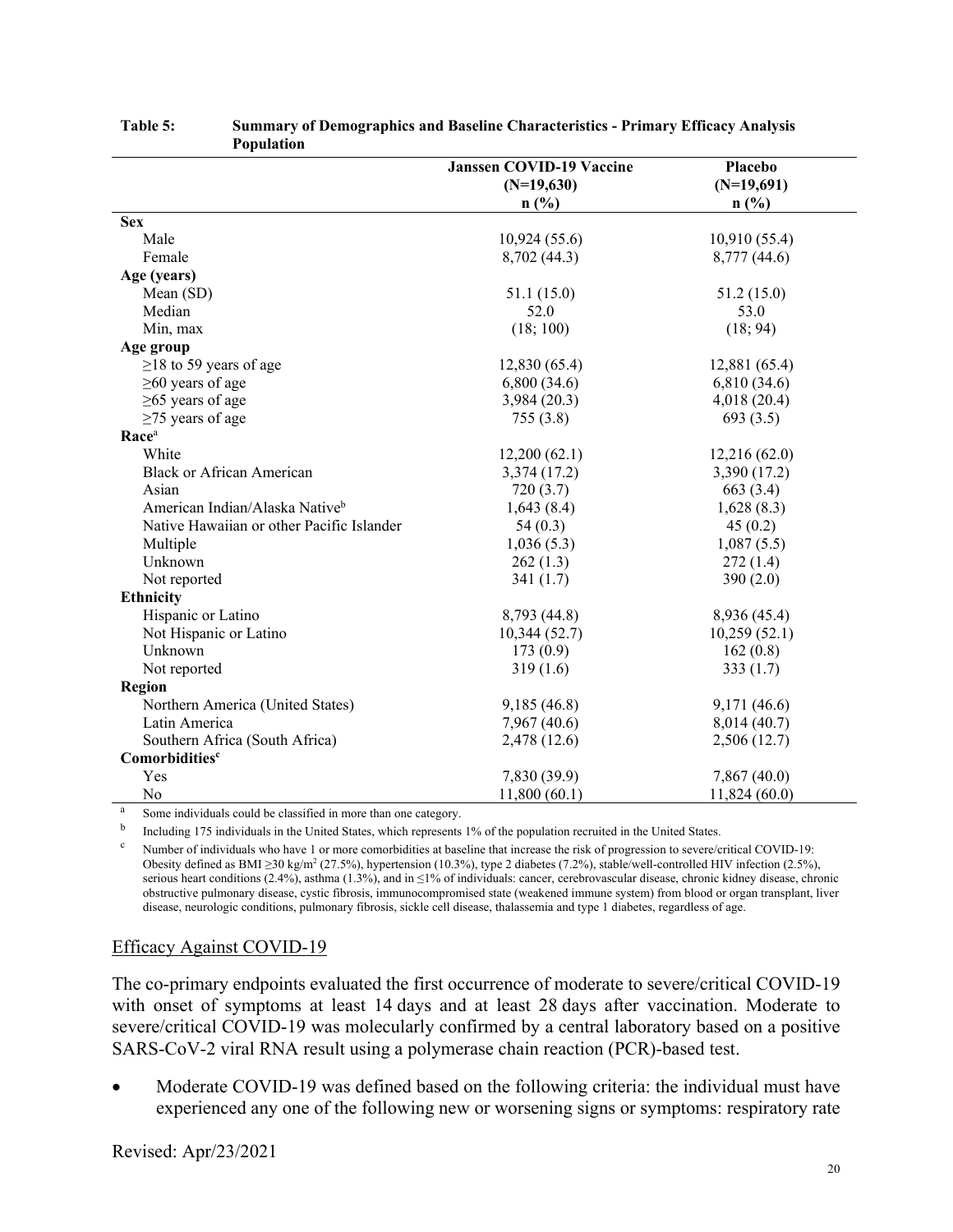$\geq$ 20 breaths/minute, abnormal saturation of oxygen (SpO2) but still  $>$ 93% on room air at sea level, clinical or radiologic evidence of pneumonia, radiologic evidence of deep vein thrombosis (DVT), shortness of breath or difficulty breathing OR any two of the following new or worsening signs or symptoms: fever  $(\geq 38.0^{\circ}C$  or  $\geq 100.4^{\circ}F)$ , heart rate ≥90 beats/minute, shaking chills or rigors, sore throat, cough, malaise, headache, muscle pain (myalgia), gastrointestinal symptoms, new or changing olfactory or taste disorders, red or bruised appearing feet or toes.

• Severe/critical COVID-19 was defined based on the following criteria: the individual must have experienced any one of the following at any time during the course of observation: clinical signs at rest indicative of severe systemic illness (respiratory rate ≥30 breaths/minute, heart rate ≥125 beats/minute, oxygen saturation (SpO2) ≤93% on room air at sea level, or partial pressure of oxygen/fraction of inspired oxygen (PaO2/FiO2) <300 mmHg), respiratory failure (defined as needing high-flow oxygen, non-invasive ventilation, mechanical ventilation, or extracorporeal membrane oxygenation [ECMO]), evidence of shock (defined as systolic blood pressure <90 mmHg, diastolic blood pressure <60 mmHg, or requiring vasopressors), significant acute renal, hepatic, or neurologic dysfunction, admission to intensive care unit (ICU), death.

Final determination of severe/critical COVID-19 cases were made by an independent adjudication committee.

The median length of follow up for efficacy for individuals in the study was 8 weeks postvaccination. Vaccine efficacy for the co-primary endpoints against moderate to severe/critical COVID-19 in individuals who were seronegative or who had an unknown serostatus at baseline was 66.9% (95% CI: 59.0; 73.4) at least 14 days after vaccination and 66.1% (95% CI: 55.0; 74.8) at least 28 days after vaccination (see Table 6).

|                           |                   | <b>Janssen COVID-19 Vaccine</b> |                   | <b>Placebo</b>      |                              |
|---------------------------|-------------------|---------------------------------|-------------------|---------------------|------------------------------|
|                           |                   | $N=19,630$                      |                   | $N=19,691$          |                              |
|                           | COVID-19<br>Cases |                                 | COVID-19<br>Cases |                     | % Vaccine<br><b>Efficacy</b> |
| Subgroup                  | (n)               | <b>Person-Years</b>             | (n)               | <b>Person-Years</b> | $(95\% \text{ CI})$          |
| 14 days post-vaccination  |                   |                                 |                   |                     |                              |
| All subjects <sup>a</sup> | 116               | 3116.6                          | 348               | 3096.1              | 66.9<br>(59.0; 73.4)         |
| 18 to 59 years of age     | 95                | 2106.8                          | 260               | 2095.0              | 63.7<br>(53.9; 71.6)         |
| 60 years and older        | 21                | 1009.8                          | 88                | 1001.2              | 76.3<br>(61.6; 86.0)         |
| 28 days post-vaccination  |                   |                                 |                   |                     |                              |
| All subjects <sup>a</sup> | 66                | 3102.0                          | 193               | 3070.7              | 66.1<br>$(55.0; 74.8)^{b}$   |
| 18 to 59 years of age     | 52                | 2097.6                          | 152               | 2077.0              | 66.1<br>(53.3; 75.8)         |
| 60 years and older        | 14                | 1004.4                          | 41                | 993.6               | 66.2<br>(36.7; 83.0)         |

| Table 6: | Analyses of Vaccine Efficacy Against Centrally Confirmed Moderate to Severe/Critical   |
|----------|----------------------------------------------------------------------------------------|
|          | COVID-19 – With Onset at Least 14 Days and at Least 28 Days Post-Vaccination - Primary |
|          | <b>Efficacy Analysis Population</b>                                                    |

Co-primary endpoint.

The adjusted CI implements type I error control for multiple testing and is presented upon meeting the prespecified testing conditions.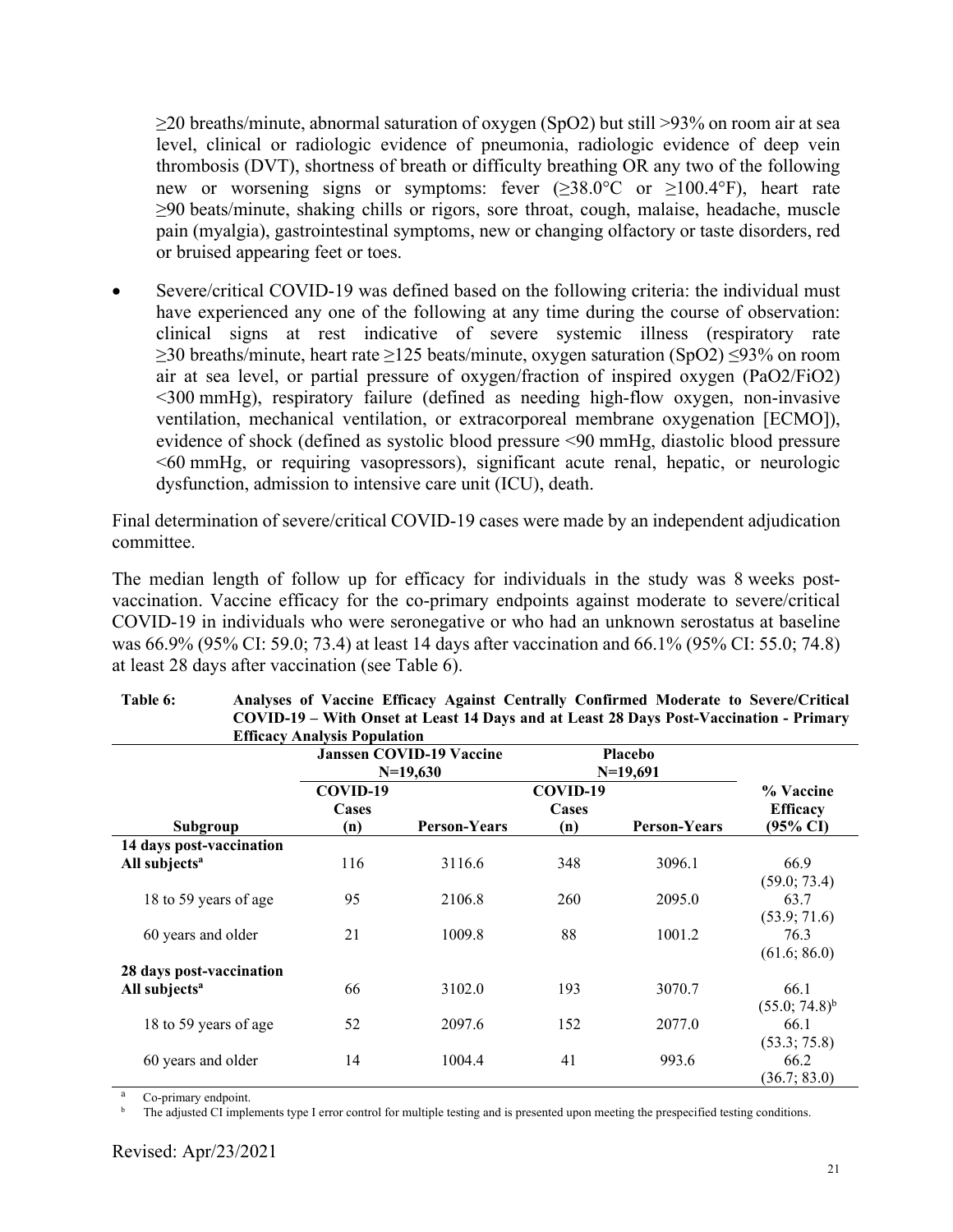Vaccine efficacy against severe/critical COVID-19 at least 14 days after vaccination was 76.7% (95% CI: 54.6; 89.1) and 85.4% (95% CI: 54.2; 96.9) at least 28 days after vaccination (see Table 7).

**Table 7: Analyses of Vaccine Efficacy: Secondary Endpoints of Centrally Confirmed Severe/Critical COVID-19 – in Adults 18 Years of Age and Older With Onset at Least 14 Days and at Least 28 Days Post-Vaccination – Primary Efficacy Analysis Population**

|                                             | <b>Janssen COVID-19 Vaccine</b><br>$N=19,630$ |                     | <b>Placebo</b><br>$N=19,691$ |                     |                                          |
|---------------------------------------------|-----------------------------------------------|---------------------|------------------------------|---------------------|------------------------------------------|
| Subgroup                                    | COVID-19<br>Cases<br>(n)                      | <b>Person-Years</b> | COVID-19<br>Cases<br>(n)     | <b>Person-Years</b> | % Vaccine<br><b>Efficacy</b><br>(95% CI) |
| 14 days post-vaccination<br>Severe/critical | 14                                            | 3125.1              | 60                           | 3122.0              | 76.7<br>$(54.6; 89.1)^a$                 |
| 28 days post-vaccination<br>Severe/critical |                                               | 3106.2              | 34                           | 3082.6              | 85.4<br>$(54.2; 96.9)^a$                 |

<sup>a</sup> The adjusted CI implements type I error control for multiple testing and is presented upon meeting the prespecified testing conditions.

Among all COVID-19 cases with onset at least 14 days post vaccination, including cases diagnosed by a positive PCR from a local laboratory and still awaiting confirmation at the central laboratory, there were 2 COVID-19 related hospitalizations in the vaccine group (with none after 28 days) and 29 in the placebo group (with 16 after 28 days).

As of the primary analysis cut-off date of January 22, 2021, there were no COVID-19-related deaths reported in Janssen COVID-19 Vaccine recipients compared to 5 COVID-19-related deaths reported in placebo recipients, who were SARS-CoV-2 PCR negative at baseline.

Janssen COVID-19 Vaccine Efficacy in Countries With Different Circulating SARS-CoV-2 Variants.

Exploratory subgroup analyses of vaccine efficacy against moderate to severe/critical COVID-19 and severe/critical COVID-19 for Brazil, South Africa, and the United States were conducted (see Table 8). For the subgroup analyses, all COVID-19 cases accrued up to the primary efficacy analysis data cutoff date, including cases confirmed by the central laboratory and cases with documented positive SARS-CoV-2 PCR from a local laboratory which are still awaiting confirmation by the central laboratory, were included. The concordance rate observed up to the data cut-off date between the PCR results from the local laboratory and the central laboratory was 90.3%.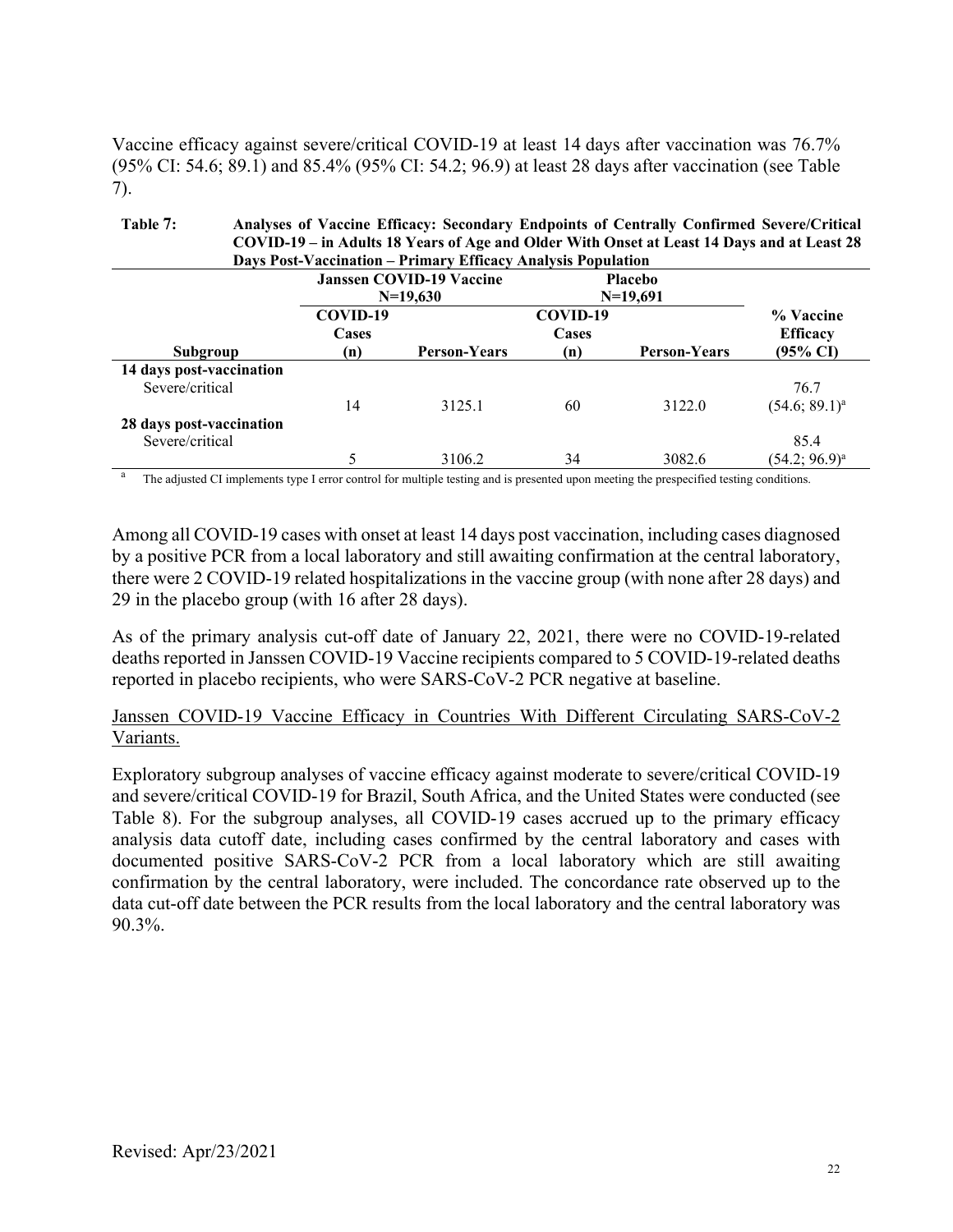|               |                                    | <b>Severity</b>                                                  |                                            |  |
|---------------|------------------------------------|------------------------------------------------------------------|--------------------------------------------|--|
|               | Onset                              | <b>Moderate to</b><br>Severe/Critical<br>Point estimate (95% CI) | Severe/Critical<br>Point estimate (95% CI) |  |
| US            | at least 14 days after vaccination | 74.4% (65.0; 81.6)                                               | 78.0% (33.1; 94.6)                         |  |
|               | at least 28 days after vaccination | $72.0\% (58.2; 81.7)$                                            | 85.9% (-9.4; 99.7)                         |  |
| <b>Brazil</b> | at least 14 days after vaccination | $66.2\% (51.0; 77.1)$                                            | 81.9% (17.0; 98.1)                         |  |
|               | at least 28 days after vaccination | $68.1\%$ (48.8; 80.7)                                            | $87.6\%$ $(7.8; 99.7)$                     |  |
| South Africa  | at least 14 days after vaccination | 52.0% (30.3; 67.4)                                               | 73.1% (40.0; 89.4)                         |  |
|               | at least 28 days after vaccination | 64.0% (41.2; 78.7)                                               | 81.7% (46.2; 95.4)                         |  |

| <b>Table 8:</b> | Summary of Vaccine Efficacy against Moderate to Severe/Critical and Severe/Critical |
|-----------------|-------------------------------------------------------------------------------------|
|                 | COVID-19 for Countries With >100 Reported Moderate to Severe/Critical Cases         |

Strain sequencing was conducted on available samples with sufficient viral load from centrally confirmed COVID-19 cases (one sequence per case). As of February 12, 2021, samples from 71.7% of central laboratory confirmed primary analysis cases had been sequenced [United States (73.5%), South Africa (66.9%) and Brazil (69.3%)]. In the United States, 96.4% of strains were identified as the Wuhan-H1 variant D614G; in South Africa, 94.5% of strains were identified as the 20H/501Y.V2 variant (B.1.351 lineage); in Brazil, 69.4% of strains were identified to be a variant of the P.2 lineage and 30.6% of strains were identified as the Wuhan-H1 variant D614G. As of February 12, 2021, SARS-CoV-2 variants from the B1.1.7 or P.1 lineages were not found in any of the sequenced samples.

## <span id="page-22-0"></span>**19 HOW SUPPLIED/STORAGE AND HANDLING**

Janssen COVID-19 Vaccine is supplied in a carton of 10 multi-dose vials (NDC 59676-580-15). A maximum of 5 doses can be withdrawn from the multi-dose vial.

#### **The storage and handling information in this Fact Sheet supersedes the storage and handling information on the carton and vial labels.**

#### Storage Prior to First Puncture of the Vaccine Vial

Store unpunctured multi-dose vials of the Janssen COVID-19 Vaccine at 2°C to 8°C (36°F to 46°F) and protect from light. Do not store frozen.

Unpunctured vials of Janssen COVID-19 Vaccine may be stored between 9°C to 25°C (47°F to 77°F) for up to 12 hours.

The Janssen COVID-19 Vaccine is initially stored frozen by the manufacturer, then shipped at 2°C to 8°C (36°F to 46°F). If vaccine is still frozen upon receipt, thaw at 2°C to 8°C (36°F to 46°F). If needed immediately, thaw at room temperature (maximally 25°C/77°F). At room temperature (maximally 25°C/77°F), a carton of 10 vials will take approximately 2 hours to thaw, and an individual vial will take approximately 1 hour to thaw. Do not refreeze once thawed.

#### Storage After First Puncture of the Vaccine Vial

After the first dose has been withdrawn, hold the vial between  $2^{\circ}$  to  $8^{\circ}C$  (36° to 46°F) for up to 6 hours or at room temperature (maximally  $25^{\circ}$ C/77°F) for up to 2 hours. Discard the vial if vaccine is not used within these times.